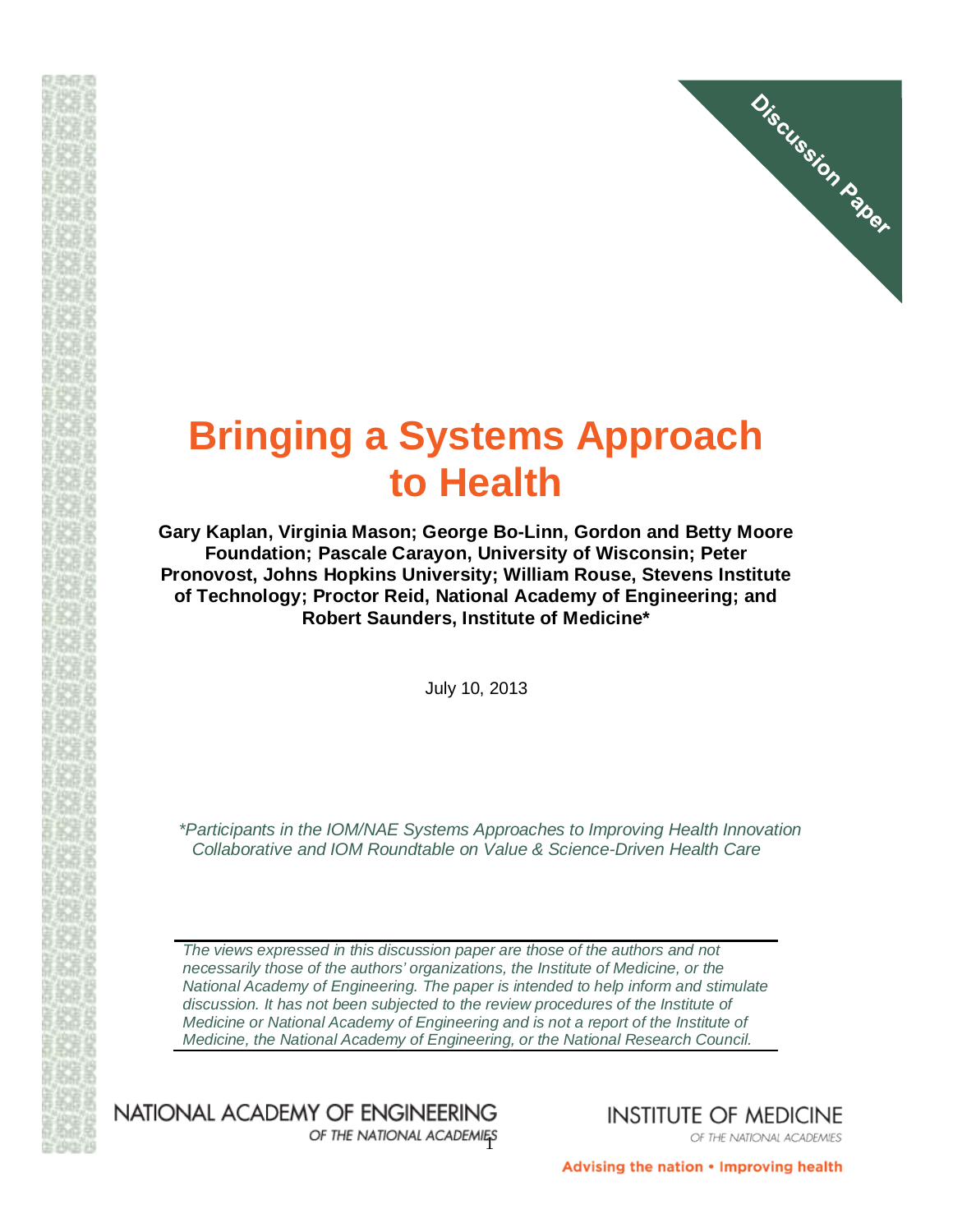# **AUTHORS**

**Gary Kaplan** Chairman and CEO Virginia Mason Health System

**George Bo-Linn** Chief Program Officer Gordon and Better Moore Foundation

**Pascale Carayon** Procter & Gamble Bascom Professor in Total Quality University of Wisconsin-Madison

**Peter Pronovost** Senior Vice President for Patient Safety and Quality Johns Hopkins Medicine

**William Rouse** Alexander Crombie Humphreys Chair, School of Systems & Enterprises Stevens Institute of Technology

**Proctor Reid** Director, Program Office National Academy of Engineering

**Robert Saunders** Senior Program Officer Institute of Medicine

# **The authors were assisted in their efforts by the following individuals:**

**Elizabeth Johnston** Institute of Medicine

**Alan Ravitz** Applied Physics Laboratory

**Elizabeth Robinson** Institute of Medicine

**Valerie Rohrbach** Institute of Medicine

**Adam Sapirstein** Johns Hopkins School of Medicine

**Suggested citation:** Kaplan, G., G. Bo-Linn, P. Carayon, P. Pronovost, W. Rouse, P. Reid, and R. Saunders. 2013. *Bringing a systems approach to health*. Discussion Paper, Institute of Medicine and National Academy of Engineering, Engineering, Engineering, Engineering, Engineering, Engineering, Engineering, Engineering, Engineering, Engineering, Engineering, Engineering, Engineering, Engineering, Engineering, Engineering, Engineering, E http://nam.edu/wp-content/uploads/2015/06/systemsapproaches.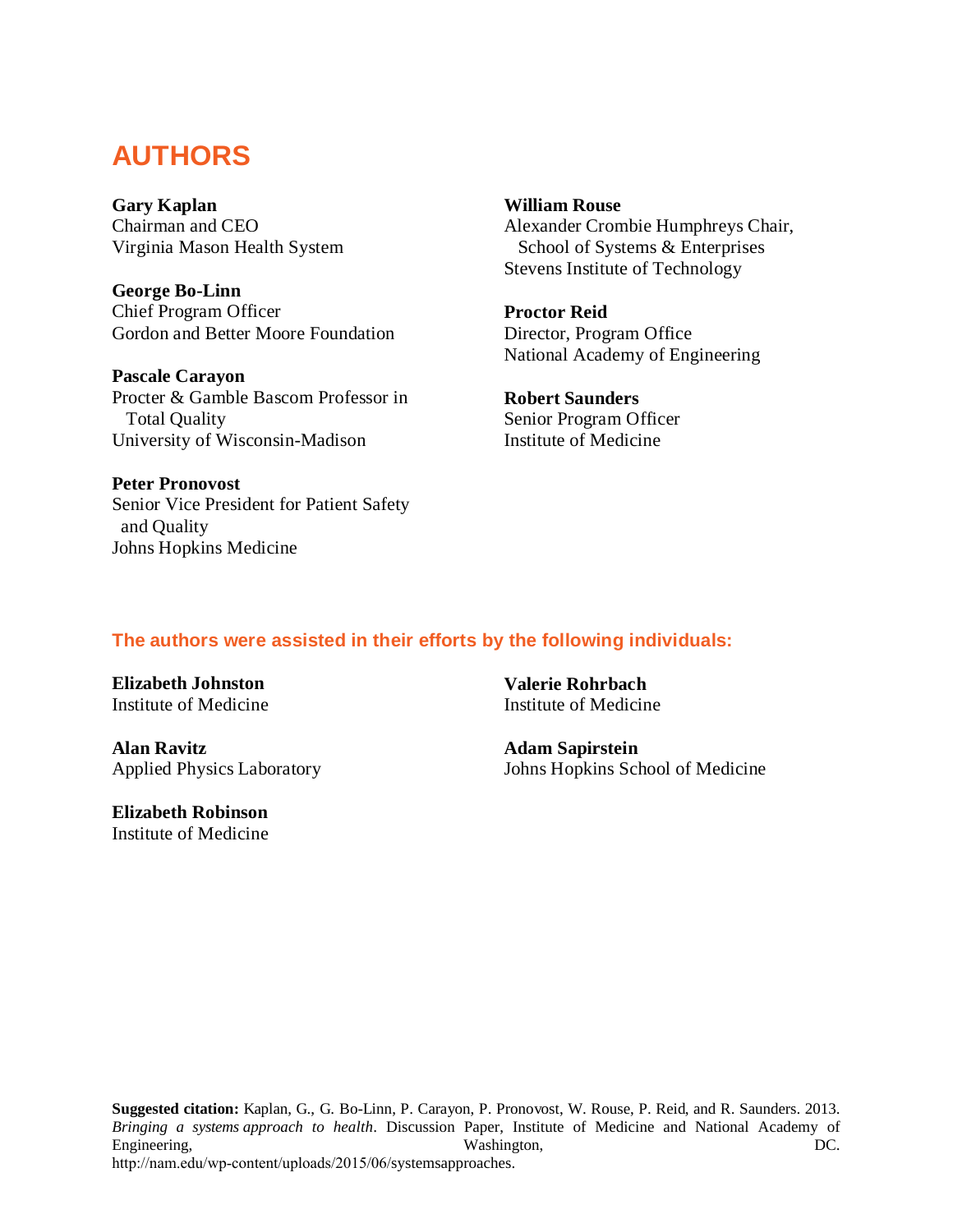# **Bringing a Systems Approach to Health**

Gary Kaplan, Virginia Mason; George Bo-Linn, Gordon and Betty Moore Foundation; Pascale Carayon, University of Wisconsin-Madison; Peter Pronovost, Johns Hopkins University; William Rouse, Stevens Institute of Technology; Proctor Reid, National Academy of Engineering; and Robert Saunders, Institute of Medicine<sup>[1](#page-2-0)</sup>

Although the U.S. health system excels in several areas, its overall performance remains uneven in terms of safety, quality, value, and the health outcomes achieved. One important lever to address these performance gaps is the use of structured, evidence-based systems-engineering approaches, which have been used successfully by many other industries. When these approaches have been applied to health and health care, they have often brought about significant improvements in care quality, value, patient safety, patient experience, and overall health outcomes. Yet, such approaches remain generally underutilized in the health system, and their potential for improvement remains largely untapped.

A systems approach improves health by considering the multiple elements involved in caring for patients and the multiple factors influencing health. By understanding how these elements operate independently, as well as how they depend on one another, a systems approach can help with the design and integration of people, processes, policies, and organizations to promote better health at lower cost. These approaches can be useful for all levels of the health system—patient-clinician interaction, health care unit, organization, community, and nation with different tools available for the needs at different levels and across levels. These tools include production system methods and other management systems to help organizations continuously improve their operations and identify problems; queuing theory and operations management to ensure that resources are available when patients need them; and human-factors engineering to spot safety, quality, and reliability challenges by understanding how humans interact with technologies and processes. Spreading these systems principles more broadly will require specific technological supports, such as more advanced data systems and interoperable devices; supportive culture and leadership; engagement of patients, families, clinicians, and the broader public in these methods; and new incentive structures.

# **URGENT CHANGE IS NEEDED TO IMPROVE HEALTH OUTCOMES AT LOWER COST**

Although the American health system has islands of excellence, it currently performs below its potential in several dimensions, with uneven patient safety, escalating costs and stagnant productivity, and inconsistent use of scientific evidence (IOM, 2001, 2012; Kocher and Sahni, 2011a). Even though overall health care expenditures have continued to grow, several studies suggest that up to 30 percent of health care expenditures is unnecessary or wasted (Farrell et al., 2008; IOM, 2010, 2012; Martin et al., 2012; Wennberg et al., 2002). Furthermore,

<span id="page-2-0"></span><sup>&</sup>lt;sup>1</sup> Participants in the IOM/NAE Systems Approaches to Improving Health Innovation Collaborative and the IOM Roundtable on Value & Science-Driven Health Care.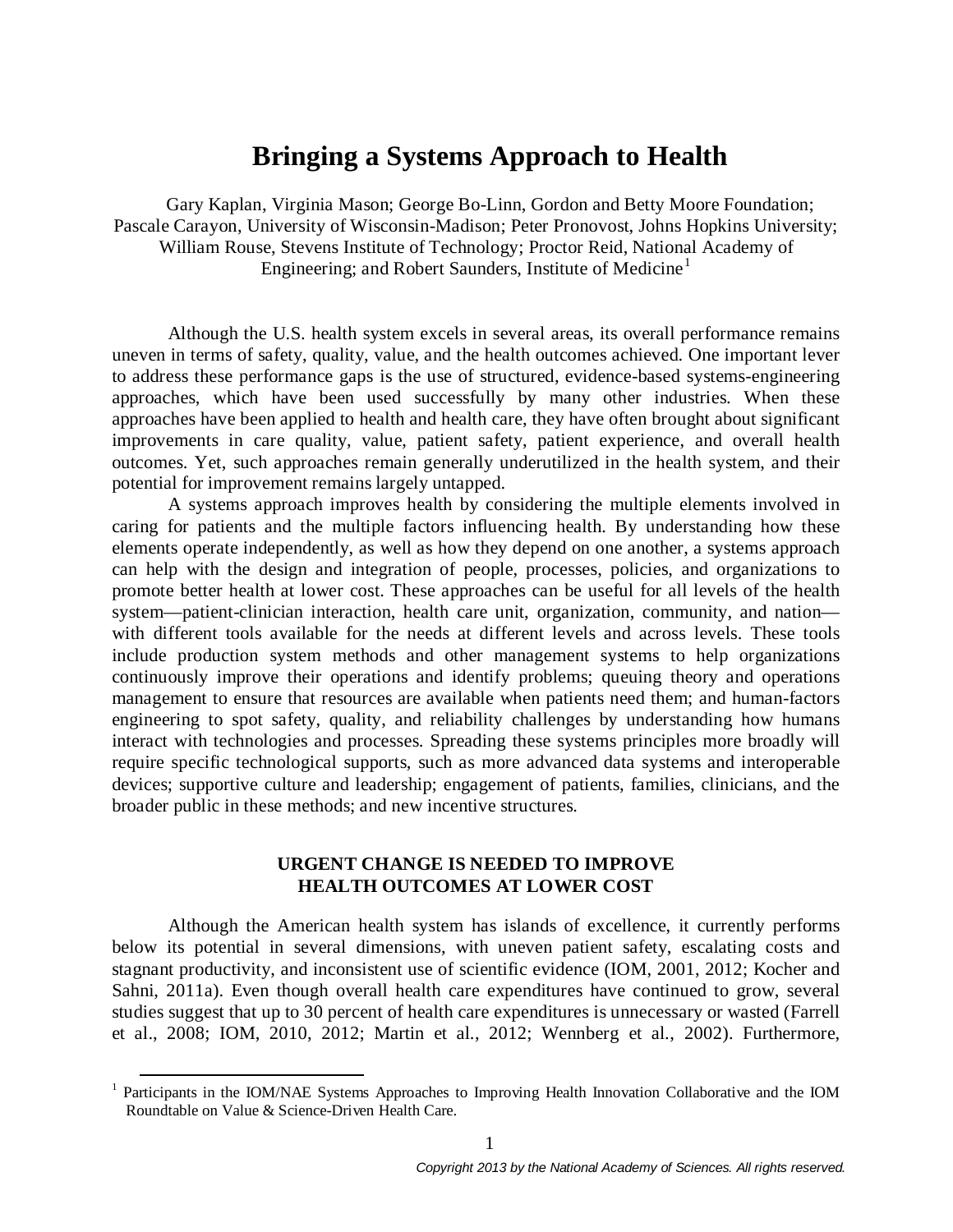evidence is inconsistently applied to clinical care, with patients receiving evidence-based care recommended by guidelines only half of the time (McGlynn et al., 2003).

One particular concern is the incidence of patient harm, which remains far too common. Research in the past decade estimates that up to 20–30 percent of hospitalized patients experience harm during their stay (Classen et al., 2011; Landrigan et al., 2010; Levinson, 2010, 2012). Patients can experience multiple harms in each health care interaction, especially in critical or complex environments and across care settings. Beyond traditional measures of harm, patients are often at risk for another type of harm: the loss of dignity and respect. In one survey, almost half of all patients report concerns about the patient-centeredness of their health care encounters, such as being listened to, having information explained clearly, being shown respect, and receiving sufficient time for their health concerns (Schoen et al., 2006).

These quality and safety shortfalls occur even as clinicians expend considerable time and effort caring for their patients. The problem is not with the individuals working in the health care enterprise, but with the design and operation of the multiple systems in health care. As currently designed, these systems depend on the heroism of clinicians to ensure patient safety and promote care quality. At the same time, they add unnecessary burdens to clinical workflows, silo care activities, and divert focus from patient needs and goals.

Efforts to address these concerns are hampered by several implementation challenges, including a limited capacity for measurement. For example, improving safety has been impeded by the lack of agreement on a definition of patient harm. Multiple definitions are currently in use, which has led to divergent estimates on the proportion of care delivered safely (Classen et al., 2011; Pham et al., 2013). The lack of standardized definitions and standard metrics has also challenged institutions seeking to improve their care processes and compare their performance to others.

Implementation efforts are further challenged by the complexity of modern clinical care, which strains individual human capacity (IOM, 2012). To exemplify the extent of complexity, an average intensive care unit (ICU) patient requires 200 clinical interventions every day, which is beyond the capabilities of any individual care provider to manage (Donchin et al., 1995). Furthermore, this same provider may have to monitor and react to up to 240 vital sign inputs for these critical care patients (Donchin and Seagull, 2002). Complexity is not limited to hospital environments. A 2008 study of a large multispecialty practice in Massachusetts found that the average primary care physician managed 370 unique primary diagnoses, each associated with a set of evidence-based practices; 600 unique medications; and approximately 150 unique laboratory tests (Semel et al., 2010). The complexity of health care extends beyond these specific examples to permeate all aspects of clinical care, and highlights the need for systems approaches to delivering care.

New technologies, such as electronic health records, introduce great potential for better managing complexity. But in order to make gains in quality, safety, or cost, technological interventions require thoughtful execution, implementation, and coordination. Applied without forethought, new technologies may even exacerbate existing inefficient care processes or create new problems. A new technology could add unnecessary steps to clinical workflows, thereby lowering efficiency, or be poorly designed, thus becoming a source of errors and potential safety challenges. For example, even though health care has increased its investment in health information technology (IT) in recent years, the expected gains in productivity and patient outcomes have not been seen (Kellermann and Jones, 2013; Kocher and Sahni, 2011b). The potential gains are great—health care's cost challenge could be substantially reduced if health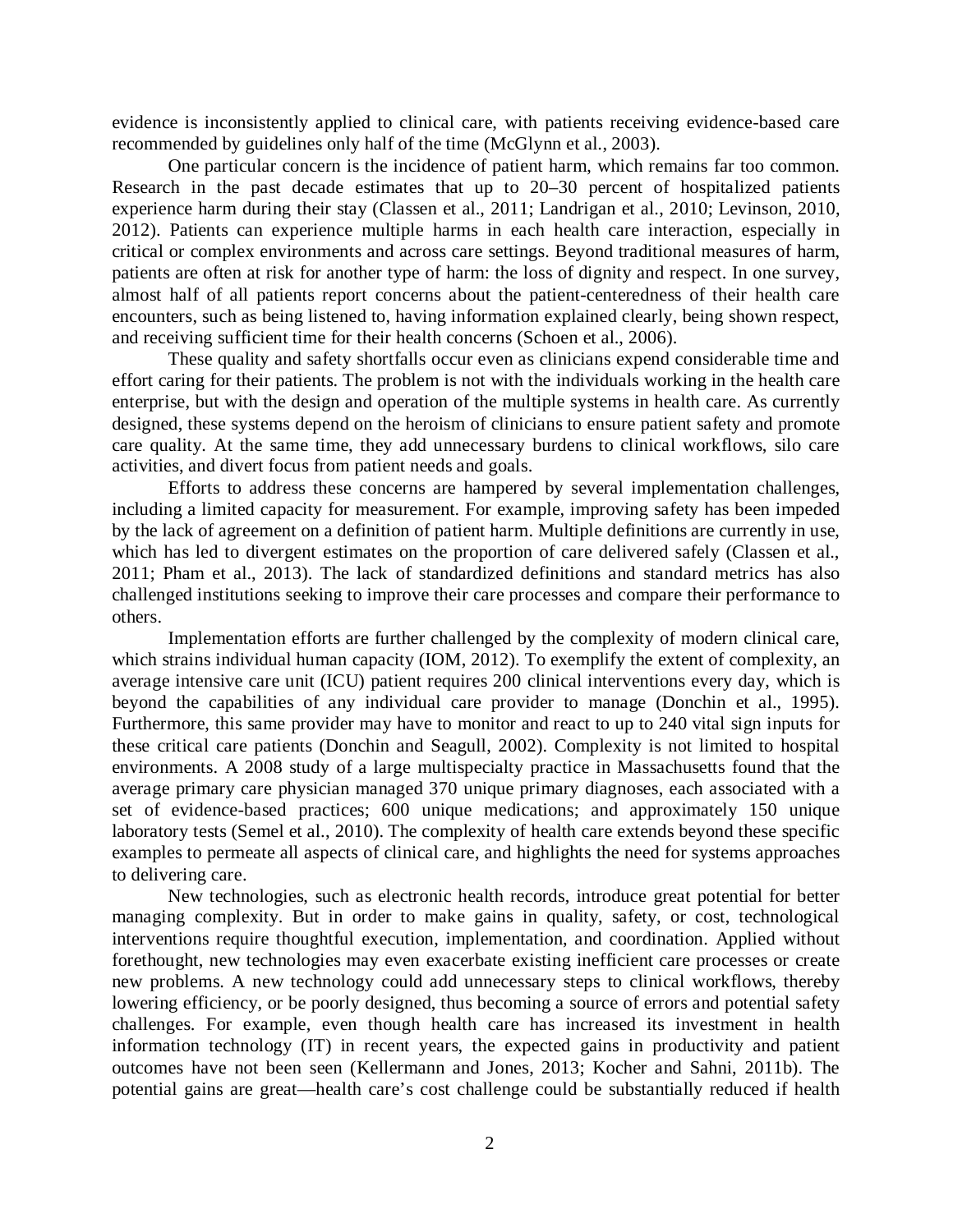care achieved just half the productivity gains from IT as the telecommunications industry (Hillestad et al., 2005; Kellermann and Jones, 2013). There are multiple reasons that these gains have not occurred, such as the lack of interoperability, yet a major reason is that care processes have not been redesigned to take advantage of the efficiencies offered by health IT.

As illustrated above, the solution to the quality, safety, and value challenges in the health care system is to understand and address the underlying broken processes, and to take a systems approach in doing so (Hoffman and Emanuel, 2013). Moreover, given the complexity of modern clinical care, initiatives that simply add to a clinician's current workload are unlikely to succeed. Rather, significant and sustainable improvement requires reconfiguring the environment, systems, and processes in which health care professionals practice (Carayon et al., 2006; IOM, 2012). As a result of doing so, a systems approach can reduce the burden of work that clinicians face while providing improved safety, quality, and value.

This paper examines systems solutions to health care delivery with case studies of successful systems-based interventions in health care and other sectors of the economy. The paper limits itself to care delivery because of the multiple opportunities to improve care, the greater traction for solutions from a limited scope, and the availability of results demonstrating the impact of systems approaches. Although this paper specifically examines health care, systems approaches are equally applicable throughout the broader health system to produce better health at lower cost.

# **A SYSTEMS APPROACH HAS IMPROVED QUALITY AND VALUE IN OTHER INDUSTRIES**

Many other sectors of the economy have utilized systematic, evidence-based engineering approaches to achieve striking results in quality, efficiency, safety, and other aspects of operations. These methods are diverse, including strategies drawn from systems engineering, industrial engineering, human factors engineering, and operations research. They leverage multiple types of tools, including statistical process controls, supply chain management, usability evaluation, and modeling and simulation. By using systems approaches, industries have been able to coordinate operations across multiple sites, coordinate the delivery and management of supplies, design usable and useful technologies, and provide consistent and reliable processes (Agwunobi and London, 2009; IOM and NAE, 2011; IOM and NAE, 2005)*.*

Perhaps the most visible and transformative application of systems engineering for improved performance is found in aviation. Aviation has made substantial strides in improving safety with a systems approach. Its first strides in safety resulted from improving the mechanical components of the planes and ensuring that all technologies were supported by redundancies. However, even with these mechanical improvements, aviation accidents still occurred. To eliminate these residual safety problems, the industry had to address human factors. This meant building systems that corrected or mitigated the inevitable human error. The tools for accomplishing this included checklists to promote reliability and provide shared mental models, crew resource management to encourage communications and support a team approach, and general human factors engineering tools to improve the ease of use for cockpit controls and information displays (Nance, 2011; Wiegmann and Shappell, 2001)*.* Under this approach, airline safety statistics have improved dramatically. The number of fatalities that have occurred for domestic commercial airlines has fallen from 2.1 per 100,000 aircraft departures in 1980 to none in the period from 2007 to 2010 (Bureau of Transportation Statistics, 2011)*.*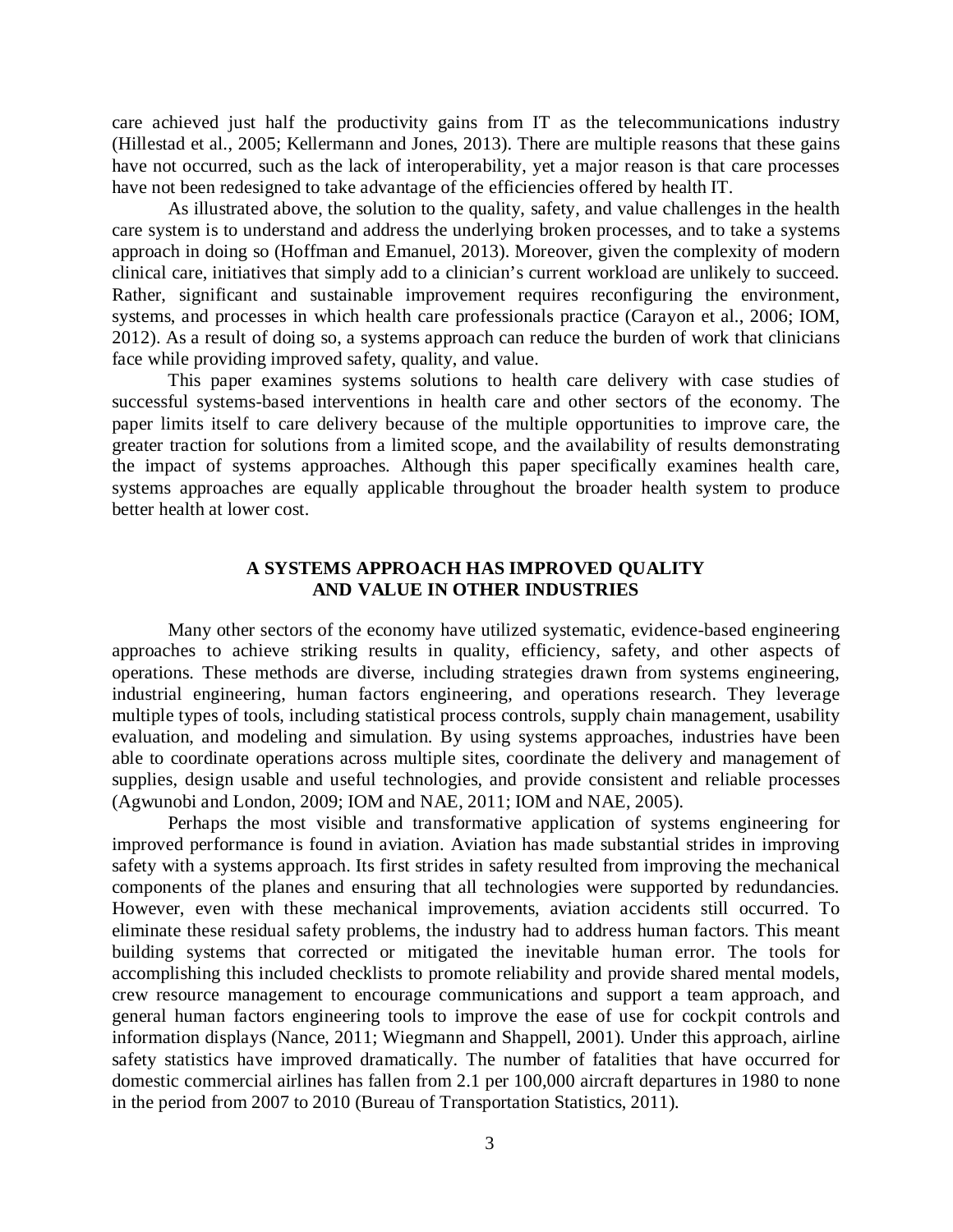Aviation is of course not alone in applying systems methods. Another notable example, taken by multiple industries, is to apply management systems to their operations. These management methods, such as Six Sigma, lean, production system methods, Total Quality Management, and others, provide a systematic approach to addressing problems and continuously improving operations. By using such methods, industries have been able to improve both the quality and value of their operations (Chassin and Loeb, 2011; Hammer, 2004; Kaplan and Patterson, 2008; Kenney, 2008).

Another example can be found in automobile manufacturing, such as with the Toyota production system. The Toyota production system breaks complex processes down into discrete steps with clearly defined order and responsibilities (Bohmer, 2010; Kenney, 2011). Routine communication is also standardized, such that expectations and timelines are consistent and unambiguous. Moreover, the system defines processes that link all the tasks and communications together for a given product or service to further reduce ambiguities. When conflicts or ambiguities do arise, designated teachers assist workers in learning to identify and correct inefficiencies, encouraging a culture of continuous learning within a highly structured and transparent process (IOM, 2012; Spear and Bowen, 1999).

Naval nuclear aircraft carriers provide another example of system approaches to produce high reliability, as safety on the carrier flight deck is challenged by a hazardous, fast-paced, and extremely complex environment (Rochlin et al., 1987). In order to produce safe operations, multiple types of workers—air traffic controllers, dispatchers, ground crews, and others—must seamlessly work together, make decisions in real time based on information provided by other teams, and continually monitor each other's work for potential safety problems (Baker et al., 2006; Roberts and Rousseau, 1989). This must all be accomplished in short time frames, with planes launching or landing every 30–60 seconds (Roberts and Rousseau, 1989; U.S. Navy, 2013), and any failure having catastrophic consequences. In order to manage under such conditions and achieve low rates of failure, aircraft carriers and other high-reliability industries have had to adopt certain practices. Their operations exhibit collective mindfulness, in which everyone understands the importance of safety and continually searches for any changes that could challenge safety; they use robust process improvement tools to eliminate any potential deficiencies; and their leadership and culture encourages trust, communication, and the need for continuous improvement (Chassin and Loeb, 2011).

## **A SYSTEMS APPROACH COULD BE SIMILARLY TRANSFORMATIVE FOR HEALTH CARE**

Although other industries often have achieved striking successes from systems approaches, health care overall has been slow to adopt such approaches and techniques. System approaches have applicability for a variety of issues facing the health and health care system, including improving patient safety; preventing disease with a community-based approach; enhancing coordination and communication between care team members; managing the growing complexity of biomedical evidence and diagnostic and treatment options; and continually improving the quality, value, and outcomes of care.

Drawing from experiences with systems approaches in other industries, a systems approach to health is one that applies scientific insights to understand the elements that influence health outcomes; models the relationships between those elements; and alters design, processes, or policies based on the resultant knowledge in order to produce better health at lower cost.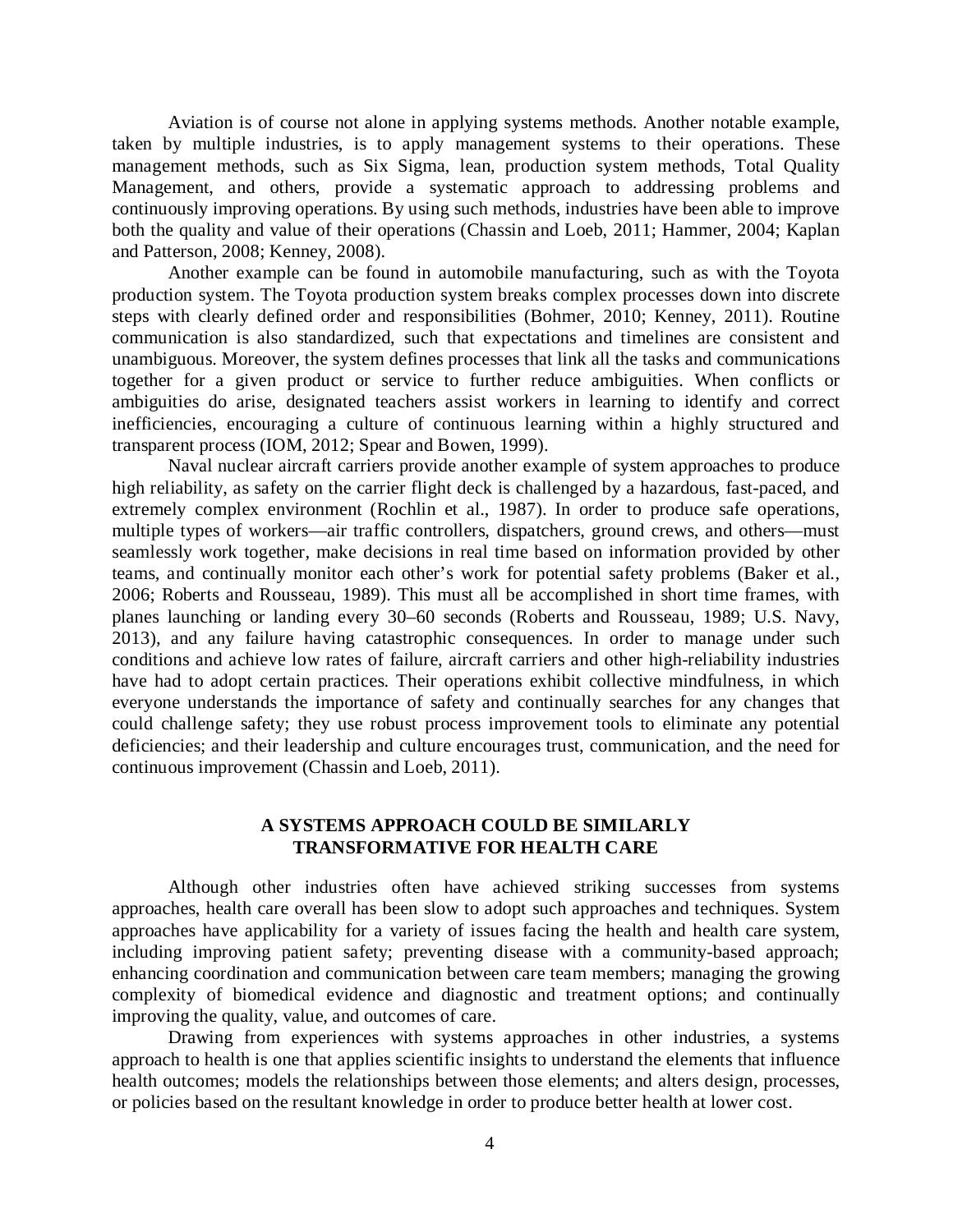In effect, four general stages are represented in the approach:

- **1. Identification:** Identify the multiple elements involved in caring for patients and promoting the health of individuals and populations.
- **2. Description:** Describe how those elements operate independently and interdependently.
- **3. Alteration:** Change the design of organizations, processes, or policies to enhance the results of the interplay and engage in a continuous improvement process that promotes learning at all levels.
- **4. Implementation:** Operationalize the integration of the new dynamics to facilitate the ways people, processes, facilities, equipment, and organizations all work together to achieve better care at lower cost.

#### **Systems Approach to Health: A Working Definition**

*A systems approach to health is one that applies scientific insights to understand the elements that influence health outcomes; models the relationships between those elements; and alters design, processes, or policies based on the resultant knowledge in order to produce better health at lower cost.*

Two issues are particularly salient in this respect: 1) because health care alone does not necessarily translate to improvement in health, there is a need to integrate all the systems and subsystems that influence health; and 2) separately optimizing each component does not optimize the overall system results. For example, optimizing health IT systems for one group of tasks is not as effective as optimizing the technology to support high-quality, high-value care processes across the board (Walker and Carayon, 2009).

Another important consideration is the decentralized nature of American health care with many independent, yet interconnected, stakeholders. This means that the overall system cannot be understood by only examining individual stakeholders, as new properties emerge from the stakeholders adapting and interacting with each other. There are various conceptual frameworks that describe this unique behavior, including complex adaptive systems, systems of systems, and ultra-large-scale systems, that can help describe how the system behaves (IOM, 2001, 2011; Sage and Cuppan, 2001). These theoretical frameworks are useful in highlighting potential unintended consequences to new policies or describing the resilience or capabilities of the entire system.

During the past several years, the Institute of Medicine (IOM) and the National Academy of Engineering (NAE) have sponsored a number of activities aimed at better understanding and mapping the ways systems engineering principles might accelerate progress toward a more efficient and effective health system. Three prominent examples include

- *Building a Better Delivery System: A New Engineering/Health Care Partnership*. This study focused on engineering tools and technologies that could help the health system improve along the six domains of quality outlined by *Crossing the Quality Chasm: A New Health System for the 21st Century*. It found that the health system had not taken advantage of potentially transformative engineering strategies and technologies, even though those tools had revolutionized quality, productivity, and overall performance in other sectors (IOM and NAE, 2005)
- *Systems Engineering to Improve Traumatic Brain Injury Care in the Military Health System.* This workshop identified opportunities to apply engineering tools for improving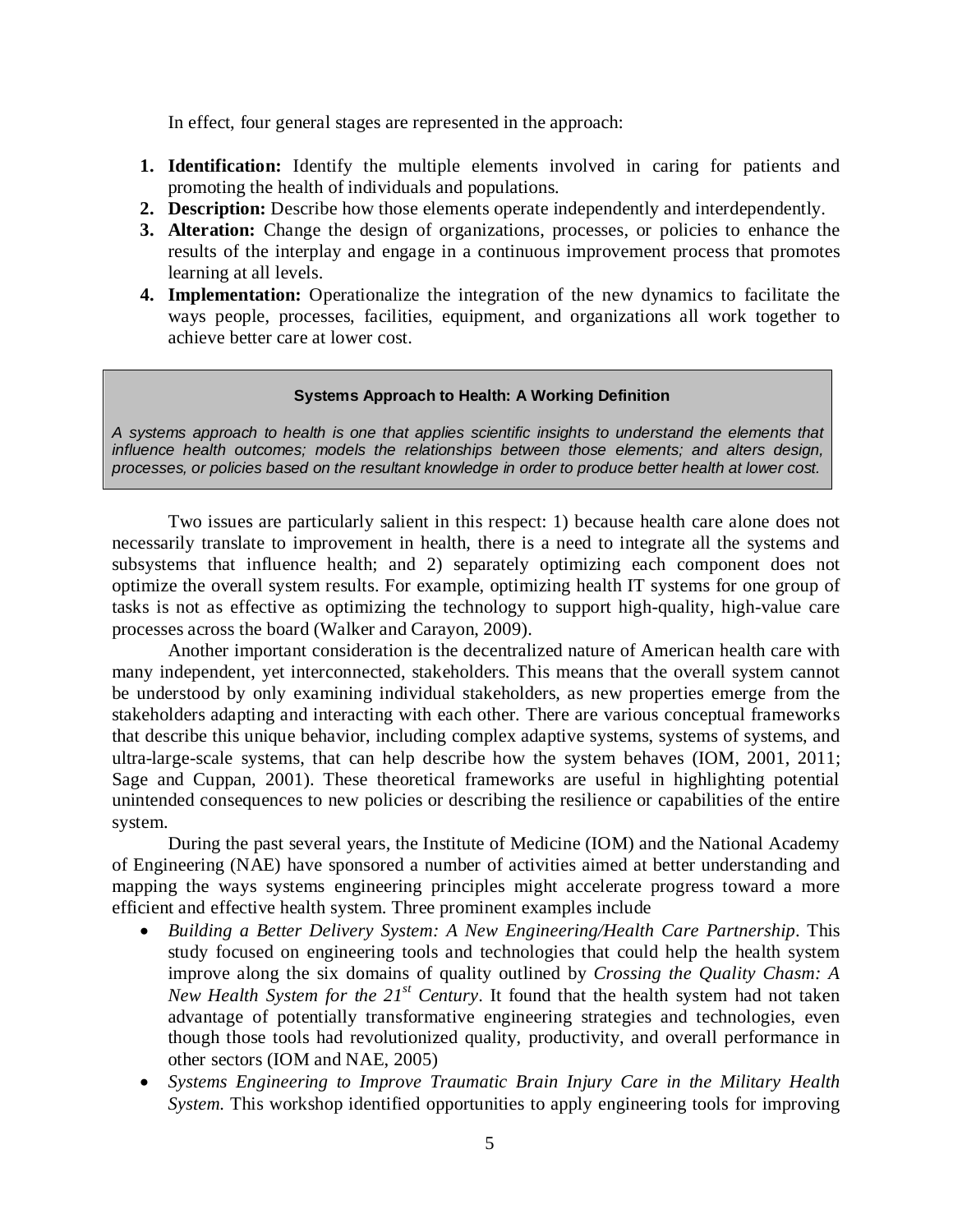care for patients with traumatic brain injury. These engineering tools can be applied to model, analyze, design, and structure care in all settings, including the battlefield, military health facilities, Veterans Health Administration facilities, and private providers (IOM and NAE, 2009).

• *Engineering a Learning Healthcare System: A Look at the Future*. This workshop explored engineering principles that are foundational to building a learning health system that continuously learns and improves in terms of its effectiveness, efficiency, safety, and value. It considered how lessons from engineering could help to redesign all aspects of the system, from generating new knowledge to continuously reducing waste to providing safeguards that ensure consistently safe care (IOM and NAE, 2011).

#### **Engineering a Learning Healthcare System** *Common Understandings*

- The system's processes must be centered on the right target—the patient.
- System excellence is created by the reliable delivery of established best practices.
- Complexity compels reasoned allowance for tailored adjustments.
- Learning is a nonlinear process.
- Emphasize interdependence and tend to the process interfaces.
- Teamwork and cross-checks trump command and control.
- Performance, transparency, and feedback serve as the engine for improvement.
- Expect errors in the performance of individuals but perfection in the performance of systems.
- Align rewards on key elements of continuous improvement.
- Education and research can facilitate understanding and partnerships between engineering and the health professions.
- Foster a leadership culture, language, and style that reinforce teamwork and results.

#### SOURCE: IOM and NAE, 2011.

In the latter publication, from a co-sponsored IOM/NAE workshop, a number of common understandings emerged from the assessment by participants of various examples available at the time to illustrate variations on the approach to application of systems principles to health. An abbreviated synopsis follows (IOM and NAE, 2011).

- *The system's processes must be centered on the right target—the patient.* Health care is by nature highly complex, involving multiple participants and parallel activities that sometimes take on a character of their own, independent of patient needs or desires. Here, patient needs and perspectives must be at the center of all process design, technology application, and clinician engagement.
- *System excellence is created by the reliable delivery of established best practices.*  Identifying and embedding practices that work best, and developing the system processes to ensure their delivery every time, help to define excellence in system performance and to focus the system on delivering the best possible care for patients.
- *Complexity compels reasoned allowance for tailored adjustments*. Established routines may need circumstance-specific adjustments for differences in the appropriateness for various individuals, variations in caregiver skill, and the evolving nature of the science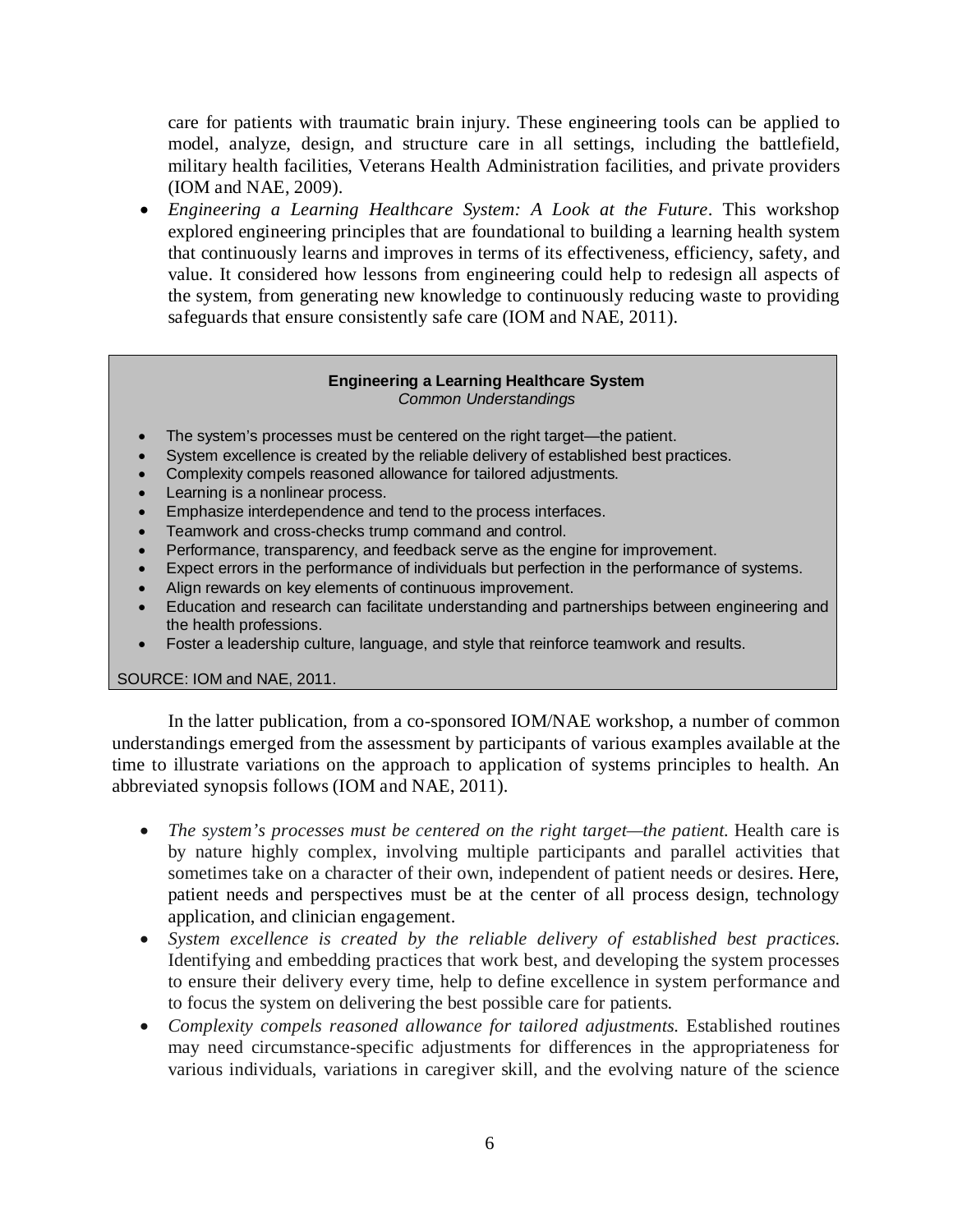base—or all three. Mass customization and other engineering practices can help ensure a consistency that can in fact accelerate the recognition of the need for tailoring.

- *Learning is a nonlinear process.* The focus on an established hierarchy of scientific evidence as a basis for decision making cannot fully accommodate the fact that much of the sound learning in complex systems occurs in local and individual settings. There is a need to bridge the gap between dependence on formal trials, such as randomized clinical trials, and the experience of local improvement in order to speed learning and avoid impractical costs.
- *Emphasize interdependence and tend to the process interfaces.* A system is most vulnerable at the interfaces between and among critical processes. In health care, attention to the nature of relationships and handoffs between elements of the patient care and connected processes, such as administrative processes, are vital.
- *Teamwork and cross-checks trump command and control.* In systems designed to guarantee safety, system performance that is effective and efficient requires careful coordination and teamwork as well as a culture that encourages parity among all those with established responsibilities.
- *Performance, transparency, and feedback serve as the engine for improvement.*  Continuous learning and improvement in patient care requires transparency in processes and outcomes as well as the ability to capture feedback and make adjustments.
- *Expect errors in the performance of individuals, but perfection in the performance of systems.* Human error is inevitable in any system and should be expected. On the other hand, resilient work systems, safeguards, and designed redundancies can deliver perfection in system performance, by mapping processes and embedding prompts, crosschecks, and information loops.
- Align rewards on the key elements of continuous improvement. Incentives, standards, and measurement requirements serve as powerful change agents, and it is vital that incentives be carefully considered and directed to the targets most important to improving the efficiency, effectiveness, systemic shortfalls, and challenges in health care today, reflecting changes needed and how systems engineering may help foster the health and safety of the system—and ultimately improve patient outcomes.
- *Education and research can facilitate understanding and partnerships between engineering and the health professions.* Common vocabularies, concepts, and ongoing joint education and research activities that help generate stronger questions and solutions will encourage greater collaborative work between them.
- *Foster a leadership culture, language, and style that reinforce teamwork and results.* A positive leadership culture fosters and celebrates consensus goals, teamwork, multidisciplinary efforts, transparency, and continuous monitoring and improvement—all of which require supportive and integrated leadership.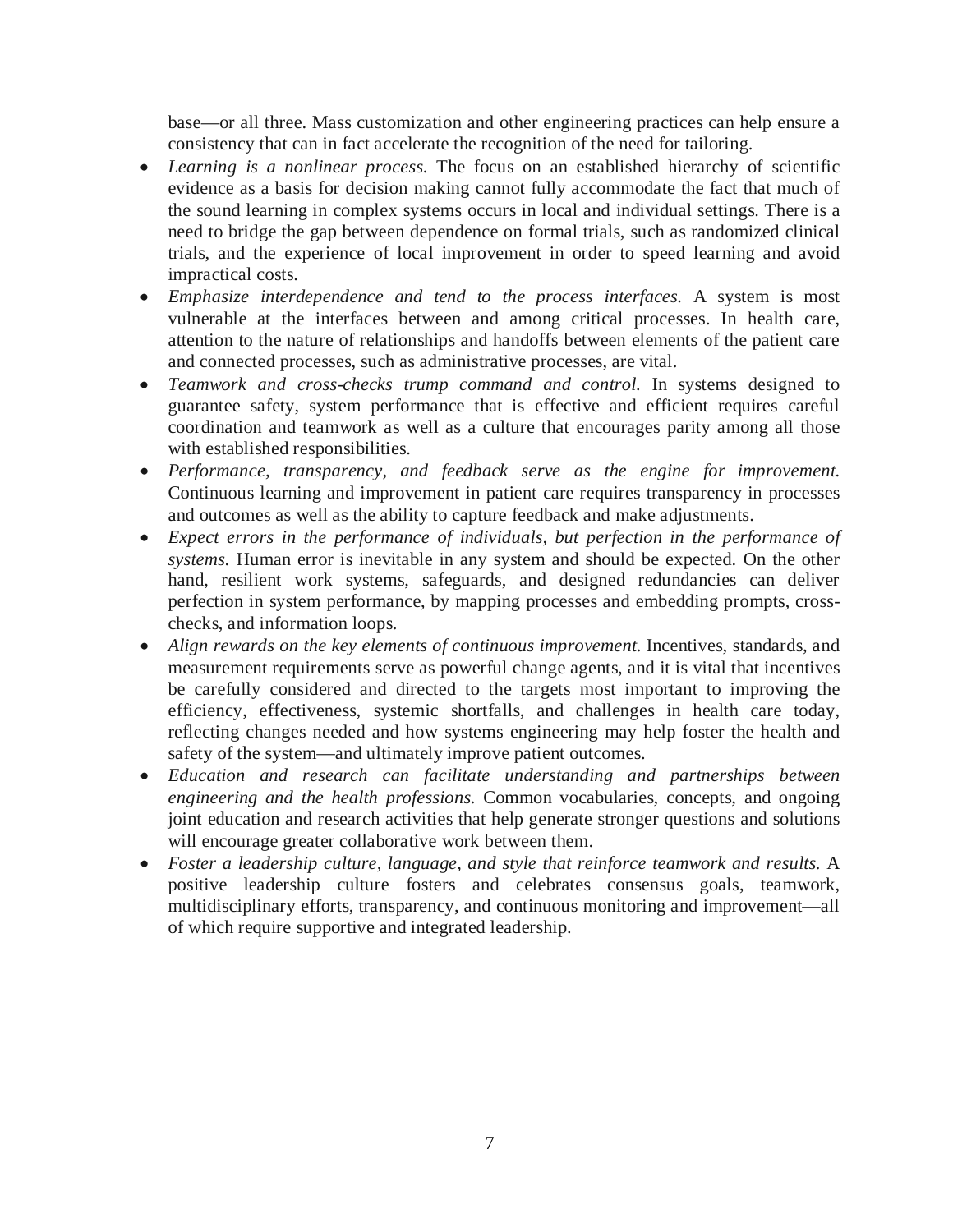## **SYSTEMS APPROACHES TO HEALTH: EXAMPLES**

The experiences of several organizations with impressive outcomes from application of systems approaches can be illustrative on the potential applications of systems tools to

- design health care operations to assure consistently high performance, such as using safeguards and redundancies, standard and resilient work processes, and elements that account for human factors;
- develop frameworks for understanding health care structures, processes, and outcomes, along with their relationships (Carayon et al., 2006);
- adopt measurement, feedback, and control tools for continuous improvement, adaptation and tailoring, and managing complex processes;
- apply modeling and simulation tools that highlight interconnections, potential failure points, and possible implications from different policy options; and
- discover new knowledge using data mining, predictive modeling, and other methods.

This section highlights six examples in which systems principles have been applied to significantly advance performance, including safety, quality, and value.

#### **Examples of Systems Approaches to Health**

Multiple systems approaches have the potential to improve health and health care, including:

- Human factors engineering
- Industrial and systems engineering
- Production system methods
- Modeling and simulation
- **Predictive analytics**
- Supply chain management
- Operations management and queuing theory

# **Case Study: Johns Hopkins University**

The Armstrong Institute of Johns Hopkins University, in conjunction with the Gordon and Betty Moore Foundation, has launched a 2-year initiative seeking to improve care in the ICU. This initiative builds on prior work from this team, which has found that systems approaches can improve safety and patient outcomes in critical care environments. For example, one initiative spearheaded by the group found that checklists could reduce the incidence of catheter-related bloodstream infections, a potentially harmful complication occurring in many hospitals. These studies found that the checklist, when implemented across ICUs throughout an entire state, eliminated catheter-related bloodstream infections in the ICUs of most hospitals and resulted in an 80 percent decrease in infections per catheter-day (Pronovost et al., 2006a; Pronovost et al., 2009). If routinely used nationally, this type of tool could help to eliminate these infections, which claim almost 30,000 lives per year and cause approximately \$2 billion in health care costs (Pronovost et al., 2006a).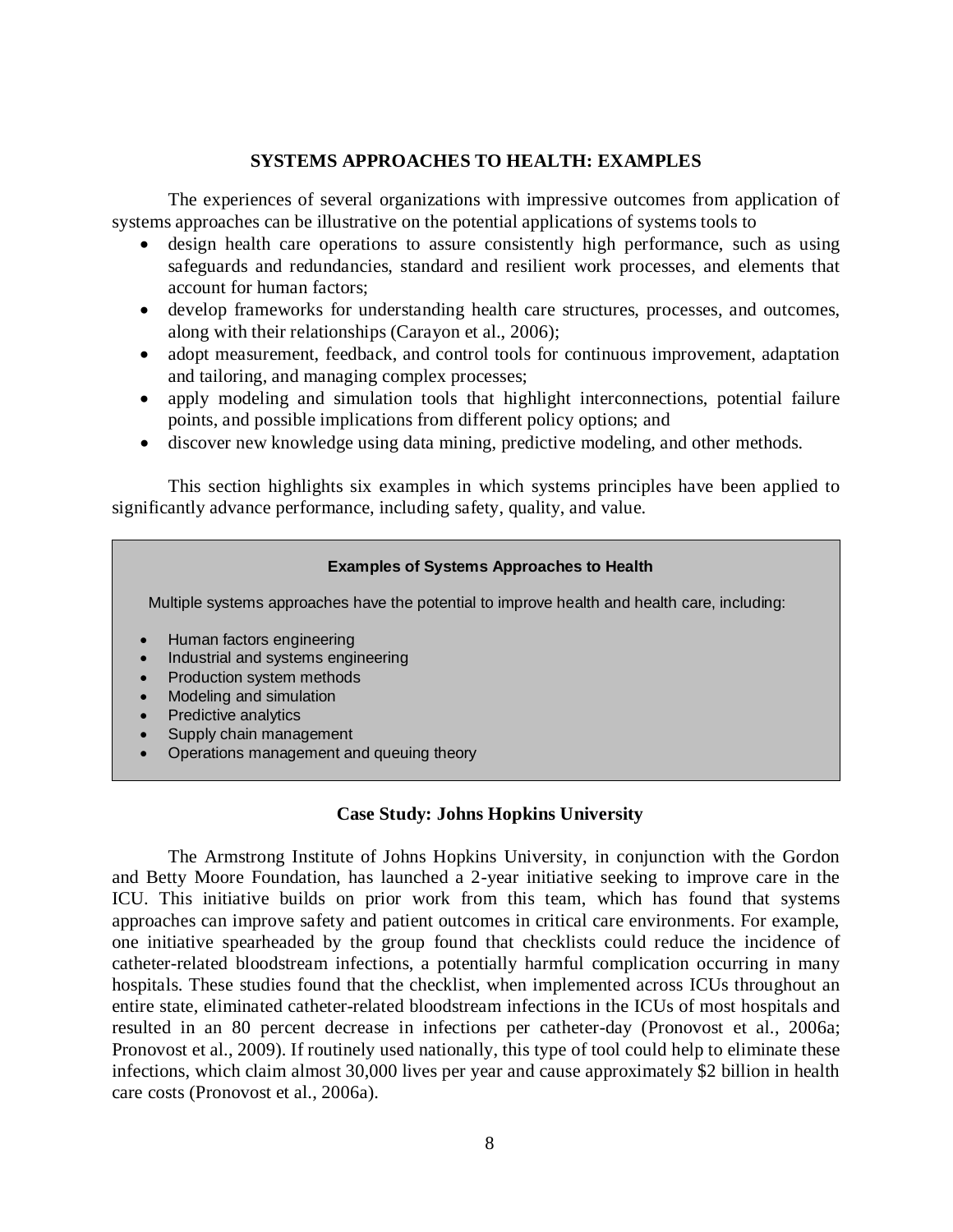The current initiative, called the Patient Care Program Acute Care Initiative, aims to enhance care quality and reduce patient harms in the intensive care unit. In critical care environments, multiple problems are common, such as deep venous thrombosis, ventilatorassociated injuries, and central line–associated bloodstream infections. To prevent these common harms one at a time, a clinician would have to perform multiple preventive interventions for each potential harm, most of which need to be performed several times a day. Adding the number of preventive interventions together, it is estimated that a clinician would need to provide nearly 200 interventions every day under this type of ad hoc approach.

In contrast to the typical approach of tackling each harm one at time, the project seeks to take a systems perspective to eliminate all types of patient harm, including the harm of a loss of dignity and respect, and integrate preventive interventions directly into the clinical work flow. It intends to do so by reengineering the ICU using an interdisciplinary, patient-centered approach that integrates clinical information systems and clinical equipment, reengineers the care team workflows, and incorporates patient and family goals into routine care. A schematic of the systems engineering approach being used to design and continuously improve the clinical environment is illustrated in Figure 1.



**FIGURE 1** The development approach to designing and continuously improving care processes in the Patient Care Program Acute Care Initiative.

One critical part of the project is developing technology platforms that coordinate and integrate various technologies and clinical processes. To improve reliability and consistency, one platform will include a dashboard that displays the status of necessary interventions to prevent harms—interventions that are due and intervention that have already been accomplished—and make that status visible to clinicians, patients, and families. To improve safety and productivity, another platform will integrate various medical technologies and electronic health data. The first phase of this platform will convey the orders in an electronic health record to the dose in an infusion pump for patients in critical care units. The initial platform will save considerable nursing time and effort, as the current process for adjusting an infusion dose requires a nurse to manually enter in the new dose level into the infusion pump based on the order in the electronic health record, and a second nurse to manually verify the accuracy of the order. Moreover, the platform will provide greater reliability and accuracy by eliminating the potential for human error. This application will be implemented in the surgical ICU at Johns Hopkins in the summer of 2013 and at the University of California, San Francisco, in the summer of 2014.

As technology by itself does not lead to sustainable change, this effort is coupled with culture change and teamwork interventions (Pronovost et al., 2005; Timmel et al., 2010). Therefore, the project will combine interventions to culture, technology, and workflow in order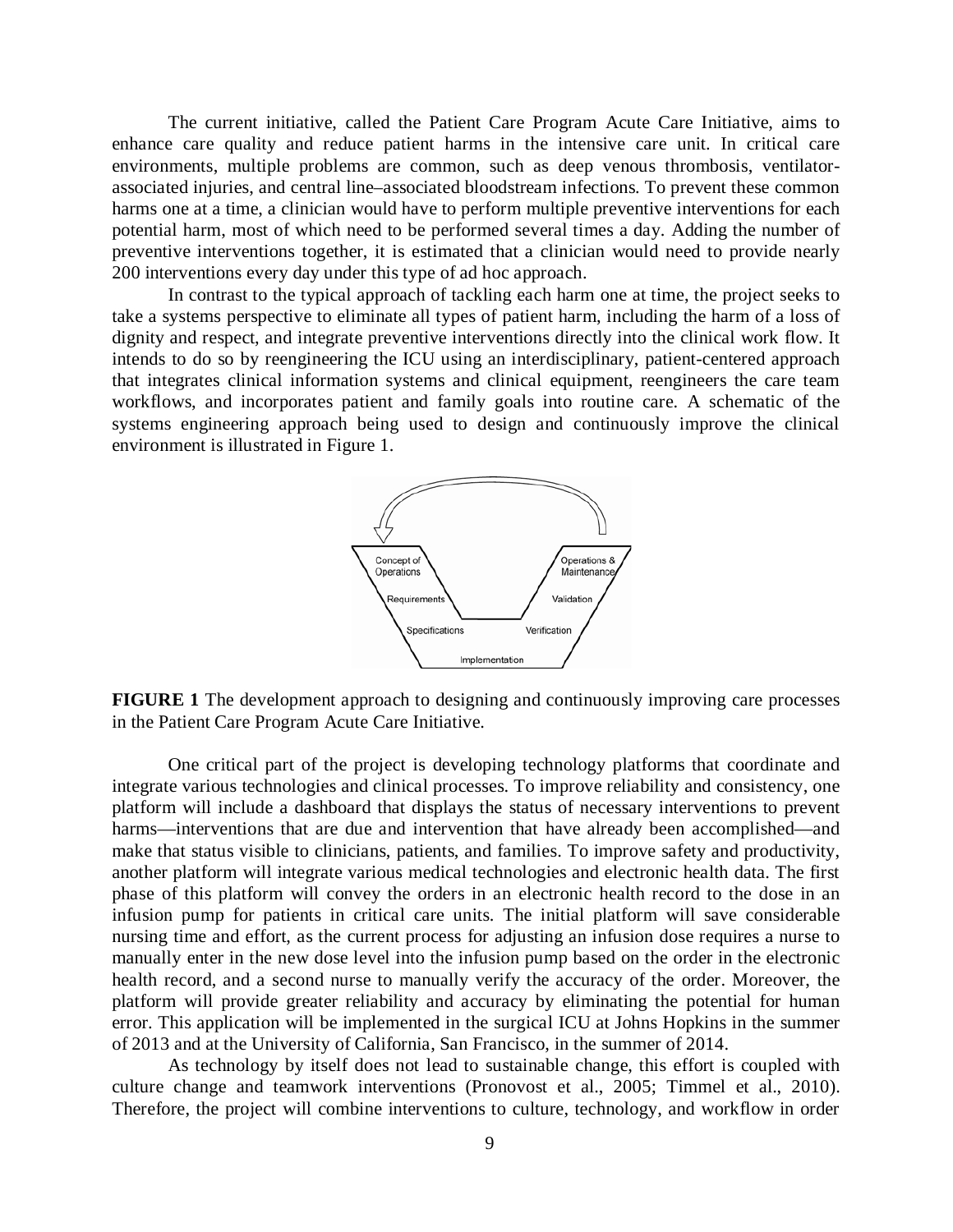for new capabilities to emerge. The importance of combing these elements is represented in the conceptual framework for the project, as illustrated in Figure 2.



**FIGURE 2** Conceptual view of the critical components of the Patient Care Program Acute Care Initiative.

#### **Case Study: Virginia Mason Health System**

Research has found that management practices adopted from manufacturing sectors can improve the operations of health care organizations, resulting in better patient health outcomes. One recent study found that management practices were associated with improved care process measures and lower mortality for heart attack patients (McConnell et al., 2013). However, this same study pointed out that there was substantial diversity in the types of management practices used, and only one-fifth of institutions were fully implementing them according to best practices. This underscores both the potential for management practices and the challenges preventing these techniques from being consistently used in routine practice.

One institution that has implemented a management system across its entire operations is the Virginia Mason Health System. Virginia Mason uses the Virginia Mason Production System, which is inspired by the Toyota Production System. Although Virginia Mason has used production system methods in all departments, the case of its spine center is instructive for its results and for the challenges it faced. The spine center was encouraged to restructure its processes due to concerns about long wait times and high costs. The center began by mapping out the clinical pathways for its patients and discovered that care was inconsistent—some patients received advanced imaging, like magnetic resonance imaging (MRI) tests, and specialist care, while other similar patients directly received physical therapy. To improve, the clinic reviewed the literature on back pain treatments and developed a standard evidence-based process. Under this new process, patients with non-complicated back pain were directed immediately to physical therapy, and MRI scans and intensive evaluation were reserved for more complex cases. This new process aligns with clinical evidence showing that imaging for lower back pain is often overused, especially in clinical situations where it is unlikely to improve outcomes (Good Stewardship Working Group, 2011). Moreover, Virginia Mason found that this new way of delivering care reduced wait times, improved outcomes, and reduced costs (Blackmore et al., 2011; Fuhrmans, 2007).

Virginia Mason's experience also reveals the challenges in adopting systems approaches. Implementing the evidence-based system across the organization has required substantial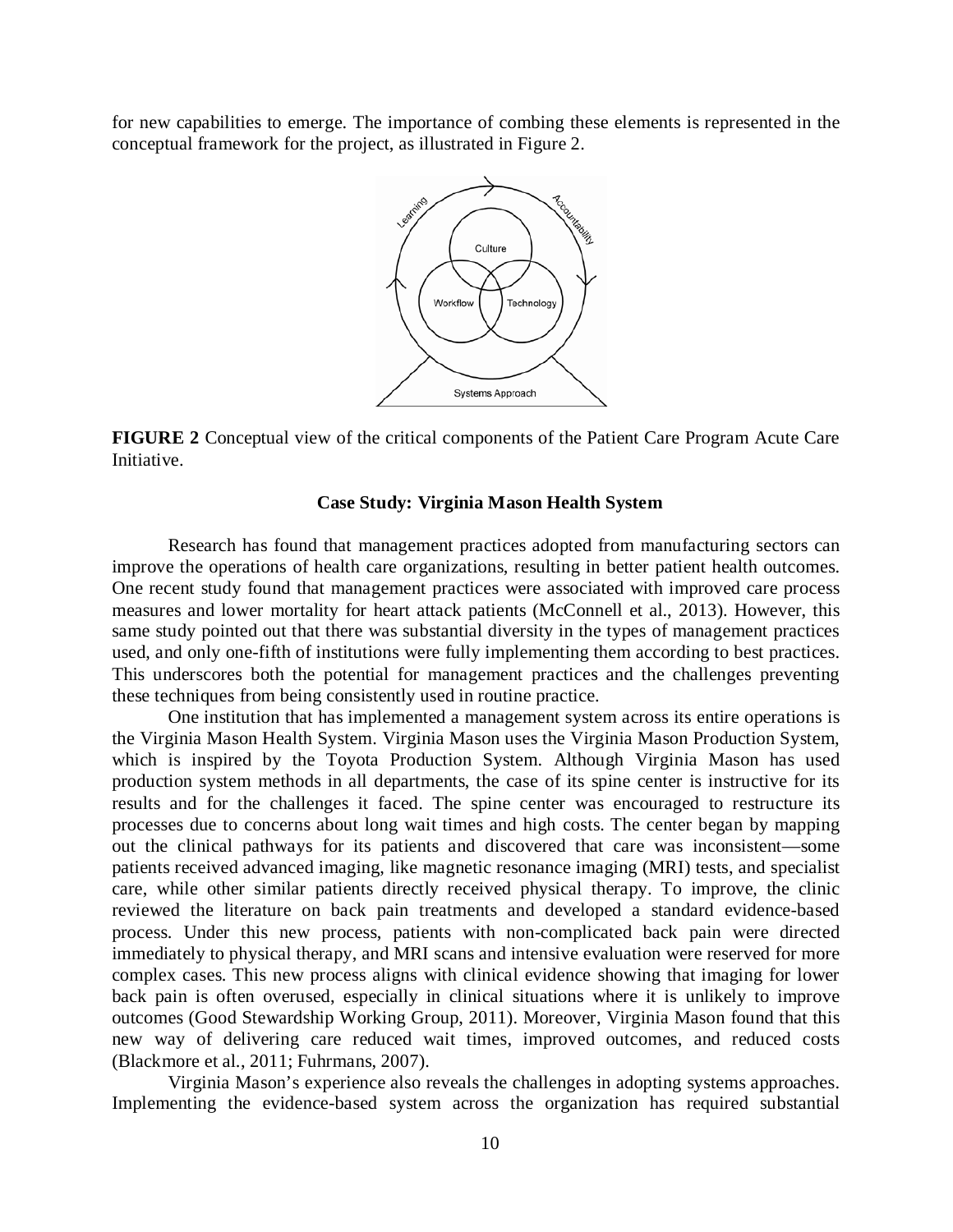leadership support, backing from the governing board, and transforming the organization's culture to sustain this work. Furthermore, the current payment system for health care can be an impediment. In the spine center example, the institution began to lose money after adopting the new clinical approach. This was because the institution was paid for high-cost imaging studies, which it was conducting less frequently, but was not paid for inexpensive follow-up care such as telephone consultations, which it was conducting more often. To sustain the improvement initiative, it had to negotiate with local insurers and employers to establish a new payment system for back pain (Blackmore et al., 2011; Fuhrmans, 2007). This experience highlights the multiple factors that can limit spreading systems approaches broadly.

#### **Case Study: Vanderbilt University**

Ventilator-associated pneumonia is a serious complication for patients in critical care environments, leading to death in 20 to 50 percent of patients affected (Pham et al., 2013). Preventing ventilator-associated pneumonia requires not just implementing specific preventive measures, but also consistently performing an entire bundle of interventions. When Vanderbilt University Medical Center examined how often it performed each of these preventive measures in its critical care units, it discovered that each individual intervention was conducted frequently, but performance was poor when implementing the entire bundle for every patient.

To improve the consistent delivery of the prevention bundle and reduce the rates of ventilator-associated pneumonia, Vanderbilt adopted systems engineering tools and implemented a feedback and control system. Specifically, the organization developed visual dashboards that showed every care team member the status of ventilator preventive measures for each patient which measures had been done, which needed to be done, and which were overdue. The display was coupled with management reports, provided online and in real-time, that identified improvement opportunities across all patients by time and location (McConnell et al., 2013). As a result of these initiatives, average compliance with the ventilator bundle increased from 40 to 90 percent in 1 year, and rates of ventilator-acquired pneumonia dropped by over one-third during the same time period (IOM, 2012). The example highlights the potential of systems approaches to increase reliability and consistency in care, thereby improving safety and reducing errors.

#### **Case Study: Veterans Health Administration (VHA)**

In the early 1990s, health care provided by the Veterans Administration (VA) was widely criticized for uneven quality, fragmentation and limited access, poor customer service, and high cost. Based on these concerns, the VA implemented a system-wide reengineering effort to transform the way it delivered care. The reengineering occurred across multiple dimensions, including the system's leadership, management processes, care coordination, quality improvement, incentives, resource allocation, and information technology and electronic health record capacity. The guiding principle throughout all of these improvement initiatives was to reliably provide high-quality, high-value, patient-centered care to all veterans served by the system (Kizer, 2011; Kizer and Dudley, 2009).

One of the key tools for the improvement efforts was the implementation of a systemwide electronic health record system called VistA (Veterans Health Information Systems and Technology Architecture). The transition built on prior IT infrastructure investments in order to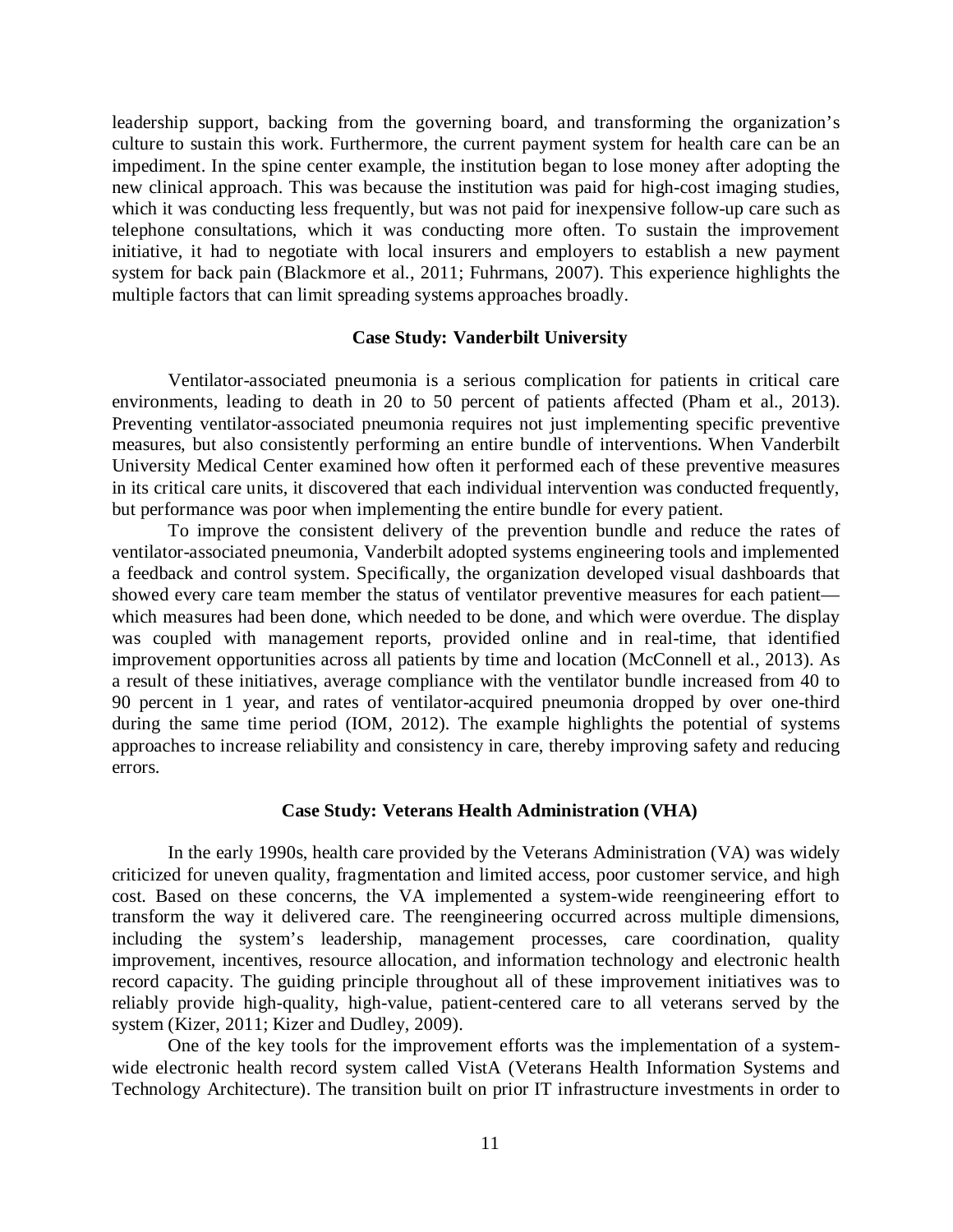provide digital patient records for all patients, with information flowing among all providers and facilities. The expanded digital infrastructure provided new clinical capabilities to ensure reliability, such as clinical alerts; new methods for sharing best practices and implementing new knowledge, such as clinical decision support; and new data sources for generating knowledge, such as clinical and administrative data repositories (Brown et al., 2003).

As a result of these efforts, the VHA improved its performance on multiple care quality measures, increased the use of evidence-recommended care, and increased the efficiency of its operations. Studies have found that the VA performs as well as, and often exceeds, the performance of other systems on measures ranging from prevention to management of chronic diseases to treating acute conditions (Asch et al., 2004; Jha et al., 2003; Perlin et al., 2004; Singh et al., 2010; Trivedi et al., 2011).

#### **Case Study: Managing Patient Flow**

Another set of initiatives used a technique from the operations research field to ensure that resources are available when patients need them in a hospital setting. It accomplishes this by examining how patients enter and move throughout the hospital, from their initial admission, through the different units of the hospital, until their discharge. Importantly, this must include scheduled cases (such as elective surgeries) and unscheduled cases (such as emergency admissions), as both contribute to variability in the hospital census. The patient data are analyzed using mathematical models, and the results of that analysis are used to adjust hospital processes, such as the daily operating room schedule, to lower variability in the flow of patients to different hospital units (Litvak and Bisognano, 2011).

By adopting these techniques, one hospital, Cincinnati Children's Hospital, was able to improve care quality while simultaneously increasing surgical volume by 7 percent annually for 2 years, all without adding staff or increasing the number of hospital beds (Litvak and Bisognano, 2011). Similar results have been seen at another institution, Mayo Clinic in Florida, which implemented this methodology and was able to increase surgical volumes by 4 percent while decreasing variability by 20 percent, reducing staff turnover by 40 percent, and reducing overtime staffing by 30 percent (Smith et al., 2013).

#### **Case Study: Human Factors Engineering with Electronic Health Records**

Human factors engineering can help to identify potential safety, quality, and reliability challenges for technologies or processes by focusing on how humans will interact with them. In one example of this approach, a human factors analysis was performed on the medication ordering, dispensing, and administration processes, including a computer physician order entry (CPOE) system. The researchers for the study, at Centre Hospitalier Universitaire in Lille, France, analyzed the user interface to the CPOE system and identified multiple issues that limited the usability of the software. This was followed by a simulation of the typical nursing work environment, in which the participating nurses identified 28 usability issues during that test (Beuscart-Zephir et al., 2010; Carayon et al., 2013; Pelayo et al.). By identifying and correcting potential usability issues, the user interface can better support care processes and promote the efficiency and reliability of care.

As a second example, current medical devices produce a significant quantity of information for clinicians to review, and produce false alarms at a high frequency. These two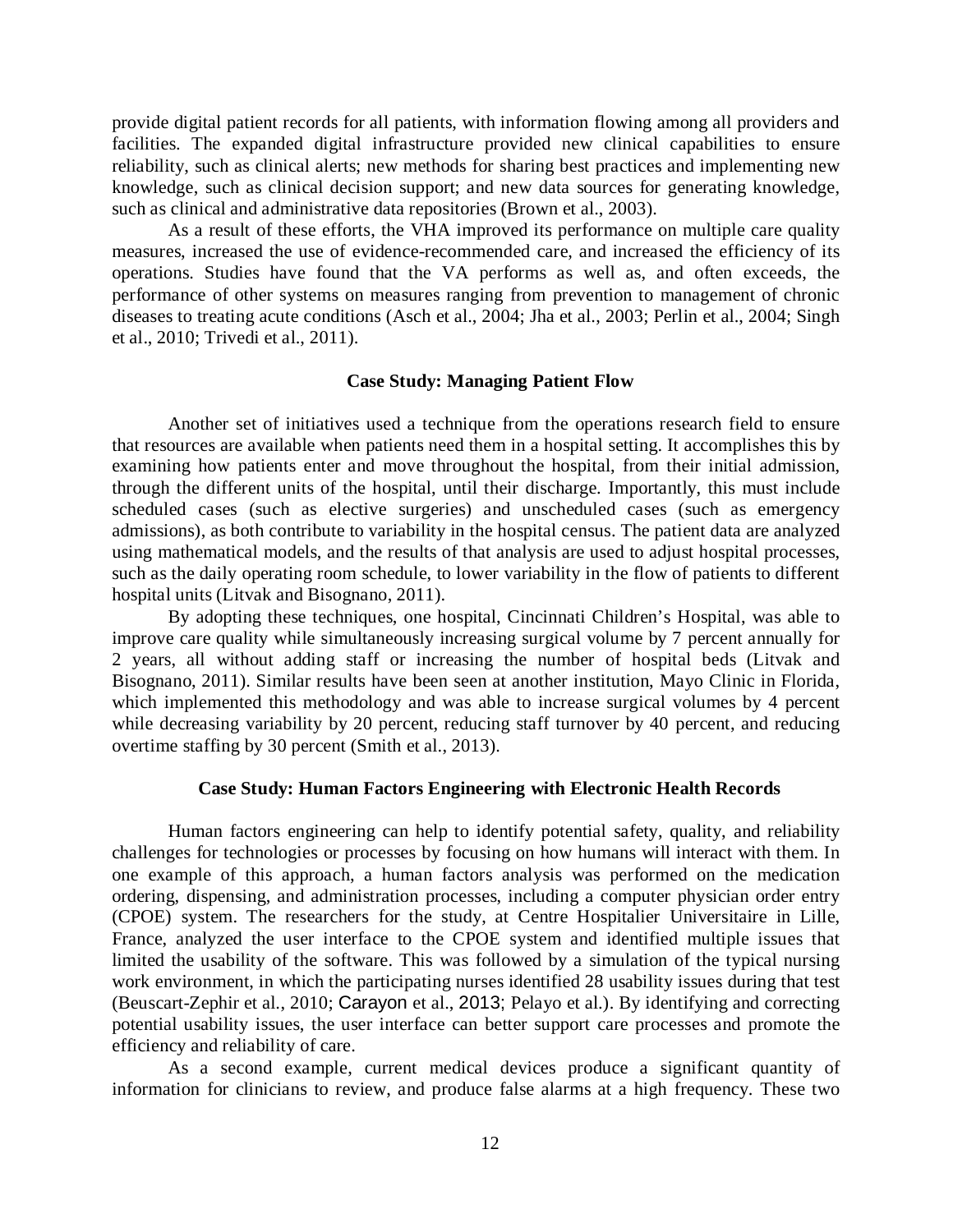factors have created a complex work environment in which clinicians have too much information to review and are unable to judge which alarms are truly critical. The situation has led the Joint Commission and professional societies to encourage health care leaders to examine alarm fatigue and to reconfigure device design, where appropriate, to limit alarms to situations in which they are clinically necessary.

#### **Despite Examples of Success, Systems Approaches Remain Limited**

Although current initiatives have had real effects on patient's lives, most of these are point-based or disease-focused, and, on the grand scale of the health system, they are isolated micro-victories. These examples of success have also depended on an extraordinary combination of circumstances, leadership, culture, and resources. Multiple opportunities are now available for a systems approach, ranging from accountable care organizations to the new information ecosystem. An outstanding question is how these systems approaches can be spread more broadly, involving multiple health care organizations and integrating the health and health care systems.

# **TECHNOLOGICAL, CULTURAL, AND STRUCTURAL BARRIERS PREVENT WIDESPREAD USE OF SYSTEMS APPROACHES**

Although cases of successful systems approaches to health and health care exist, little progress has been made in spreading systems approaches, with multiple barriers preventing widespread implementation of successful tools. One major challenge is the current incentive structure for health care, the fee-for-service payment model. This payment model pays for each specific health care service but does not pay for simple tasks like communicating with patients or coordinating care. As such, it discourages any improvement initiative that reduces the number of health care services performed, because it would also reduce revenue for the organization. Even more perversely, a hospital may see its margins decrease as a result of initiatives that reduce preventable harms (Hsu et al., 2013). This means that initiatives that improve patient outcomes at a lower cost can be unsustainable, and eventually threaten an organization's long-term survival. Yet, changing the reimbursement system is only a first step, as sustainable improvement will require coupling reimbursement changes with a systems approach to redesigning care processes.

Another major challenge is the current culture of health care, which focuses on individual clinicians rather than systems and in which blame is the standard reaction to any error. As a result, this culture relies on the heroism of clinicians to prevent harm. The difficulty with this type of culture is that humans, no matter how experienced, skilled, or vigilant, will always make mistakes. This is magnified in chaotic health care environments that place substantial physical and mental stresses on clinicians, who are attempting to simultaneously manage the care needs of multiple patients. Moving away from blame allows an organization to learn from mistakes and conduct systematic improvement efforts based on that knowledge. Moreover, this cultural shift will allow systems to be built that recognize and account for inevitable human error, and provide redundancies and cross-checks that maintain safety regardless.

Furthermore, organizational culture is a necessary prerequisite for the successful implementation and sustainability of improvement initiatives (Garvin et al., 2008; Klein and Sorra, 1996). Some organizational cultures, particularly those that are overly hierarchical or have punitive responses toward any failure, may not support transparency, standardization, or other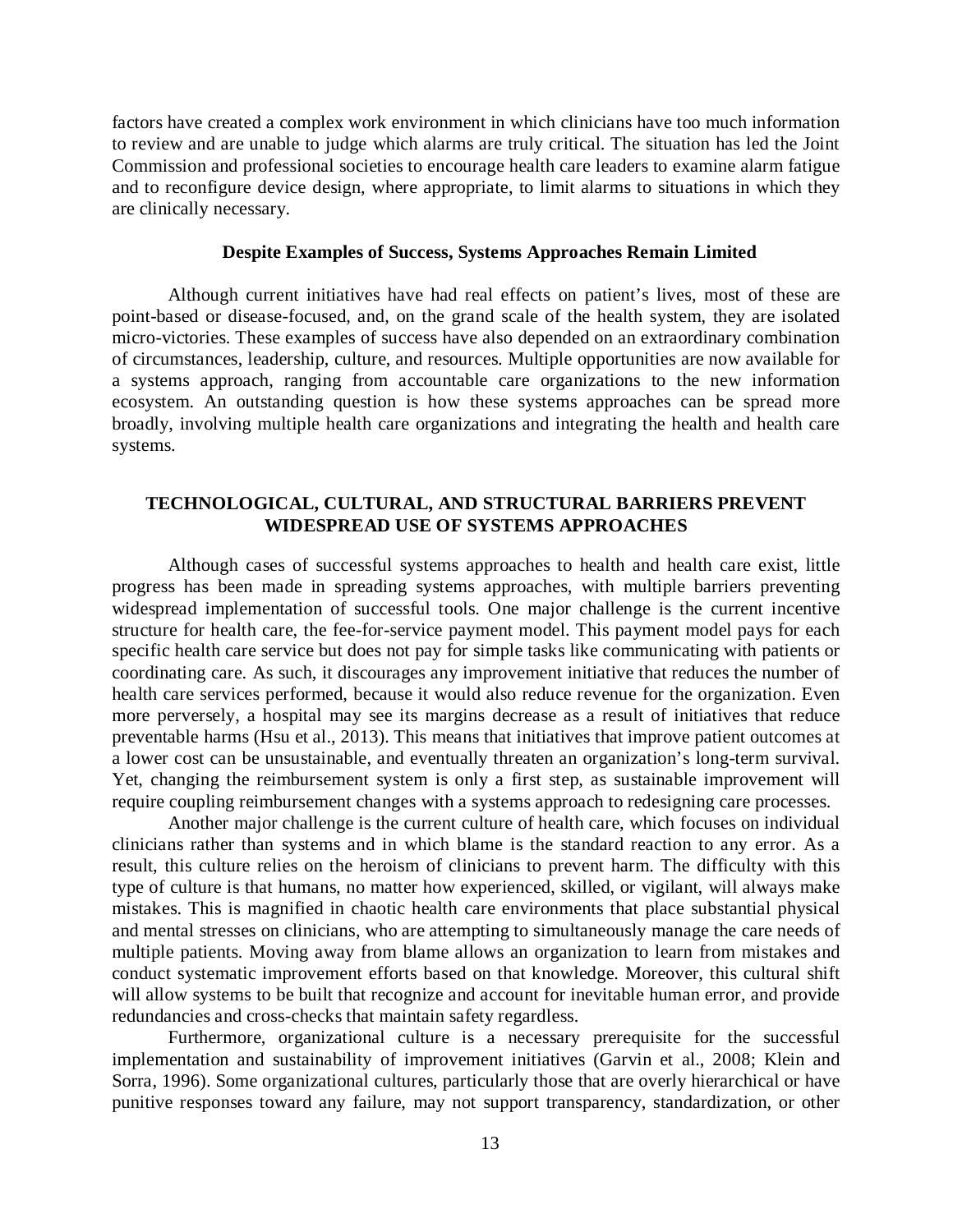factors that a systems approach demands. As with any change to the provision of care, a strong culture of collaboration and communication in which teamwork, creativity, and innovation are valued is foundational to success. For example, one study found that a culture in which staff felt empowered to report safety concerns was critical to reducing catheter-related bloodstream infections in critical care environments (Pronovost et al., 2006a; Pronovost et al., 2006b; Vigorito et al., 2011). In a similar vein, one study found that organizations that promoted staff buy-in to systems tools by training their clinical and nonclinical staff in process improvement had the strongest improvements, as this technique gave everyone in the organization the ability to apply systems-based problem solving and promoted more extensive use of these tools (Edwards et al., 2011; Lukas et al., 2007)*.*

Several studies have demonstrated the significant impact that an organization's culture can have on its performance. For example, after implementing an initiative focused on teamwork, coaching, and communication skills in selected facilities, a large, multi-facility health system found that its mortality rates decreased by 18 percent and its adverse events continued to decrease, while non-participating facilities only saw a 7 percent mortality reduction (IOM, 2012; Neily et al., 2011; Neily et al., 2010). Another study found that the top hospitals for heart attack outcomes were characterized by a commitment to learning and improvement, had senior management involvement in its initiatives, and had non-punitive approaches to problem solving (Curry et al., 2011).

In a complementary fashion, supportive leadership is required for successful implementation and sustainable solutions. By defining and emphasizing that a systems approach is an organizational goal, leadership at all levels can encourage all parts of the organization to implement this approach as a routine part of care. Leaders have multiple tools at their disposal to promote systems concepts, including the ability to raise their visibility, prioritize their use, align expectations and provide a shared vision, and ensure that the necessary resources—in terms of time, staff, and finances—are provided. Studies have demonstrated the impact that executive leadership can have—one study found that hospitals whose leader was strongly involved in improvement initiatives often provided higher-quality care (Vaughn et al., 2006).

An additional challenge to the routine use of systems approaches is the cultural difference between the engineering and health disciplines. Many clinicians and public health officials may not be aware of the potential benefits of system-based improvements, especially in clinical areas, and the cultural divide between the disciplines may not be one that clinicians consciously recognize. Furthermore, the two fields use different terminologies and view problems with different conceptual frameworks, making communications between the fields difficult. Finally, the incentive structures for the fields differ. Engineering faculty do not have academic incentives to pursue health care challenges, as their academic incentives are focused on solving new, thorny problems—as opposed to applying existing solutions to health care problems.

Further collaborations among clinicians, industry, and engineers are important to ensure that engineering lessons are applied to medical technologies, including human factors engineering principles that can improve the usability of a device. One example initiative that advances this goal was announced earlier this year by nine different device makers, who pledged to develop devices that were interoperable and able to share patient health information to reduce harm (Patient Safety, 2013).

Greater expertise in systems methods also influences its technical success. System tools can rarely be applied in a cookbook fashion, but generally need to be understood in order to be customized to local conditions and needs. Ensuring that the necessary expertise is available for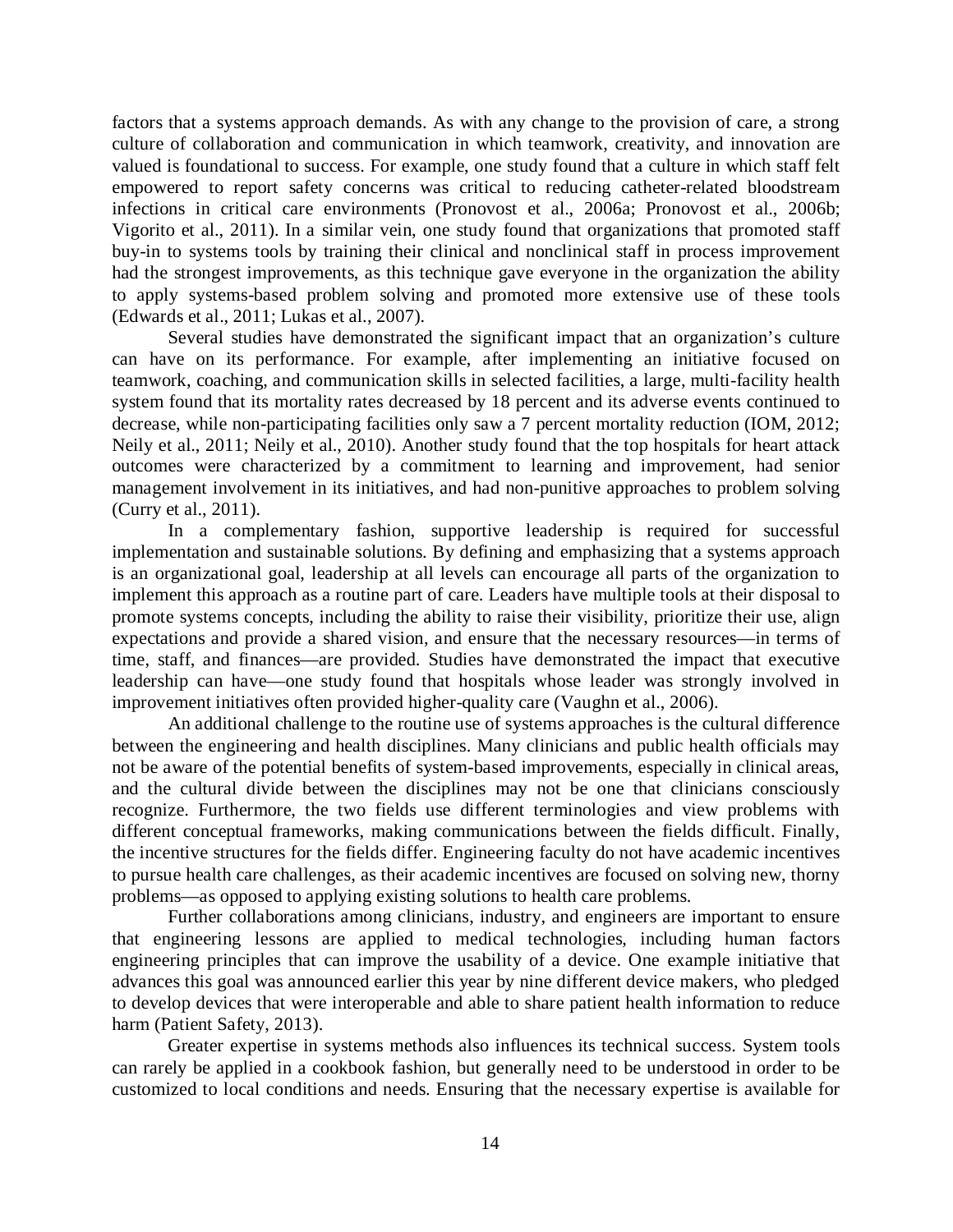such customization can be done in several ways, from increasing the number of engineers involved in routine care redesign to embedding systems techniques in health professional education. Further improvements to clinical education and continuing education can improve the application of systems tools, such as teaching methods for applying evidence to clinical decision making, how to deliver care in an interdisciplinary team environment, and how to continue learning new methods for providing care (AAMC, 2011; Lucian Leape Institute Roundtable On Reforming Medical Education, 2010).

One additional foundational element is an expanded digital infrastructure that can routinely capture health and health care data, share such data with those who need it, and provide feedback based on current research. By leveraging the capabilities of a digital infrastructure, systems of care can be redesigned to improve their operational processes and patient health needs; initiatives can be evaluated for their effectiveness and efficiency at improving health; and new research and evidence can be quickly communicated to clinicians and public health officials. Furthermore, the new digital infrastructure provides new sources of information about the effectiveness of new clinical treatments, interventions, and process improvements, and can supplement the knowledge gained from the existing clinical research enterprise.

#### **What Are the Critical Factors for Successfully Applying a Systems Perspective to Health?**

There are multiple prerequisites for implementing a systems approach, including

- Reimbursement systems that reward value and outcomes
- Supportive culture and organizational leadership
- Expanded digital infrastructure that captures essential data elements
- Collaborations among clinicians, public health officials, engineers, and industry
- Embedding engineering expertise in care delivery and clinical education

## **SUCCESS DEPENDS ON CENTERING INITIATIVES ON PATIENTS AND THE PUBLIC**

For the success of systems-based initiatives, the importance of one factor deserves special emphasis: centering the initiatives around patients and the public. This is important as the goal of any improvement initiatives should be centered on the individual served—whether it is a person in the community, a patient, or a consumer—and improving his or her health and care experience. Moreover, individuals play critical roles in managing their health outside of clinical encounters, from managing complex treatment regimens to everyday decisions on nutrition and exercise. Finally, individual patients and the public can be vital partners in implementing systems tools and techniques by highlighting how these tools work on the ground and providing feedback on whether these tools improve their care experience or aid their health maintenance.

The imperative for systems approaches to center their efforts on patients follows a similar obligation for the broader health system. This obligation has been known for many years; the criticality of patient-centered care was highlighted more than a decade ago in the IOM report *Crossing the Quality Chasm* (IOM, 2001). Yet, this type of care is still not routinely delivered, and the typical culture of care does not support or encourage patients to engage in their health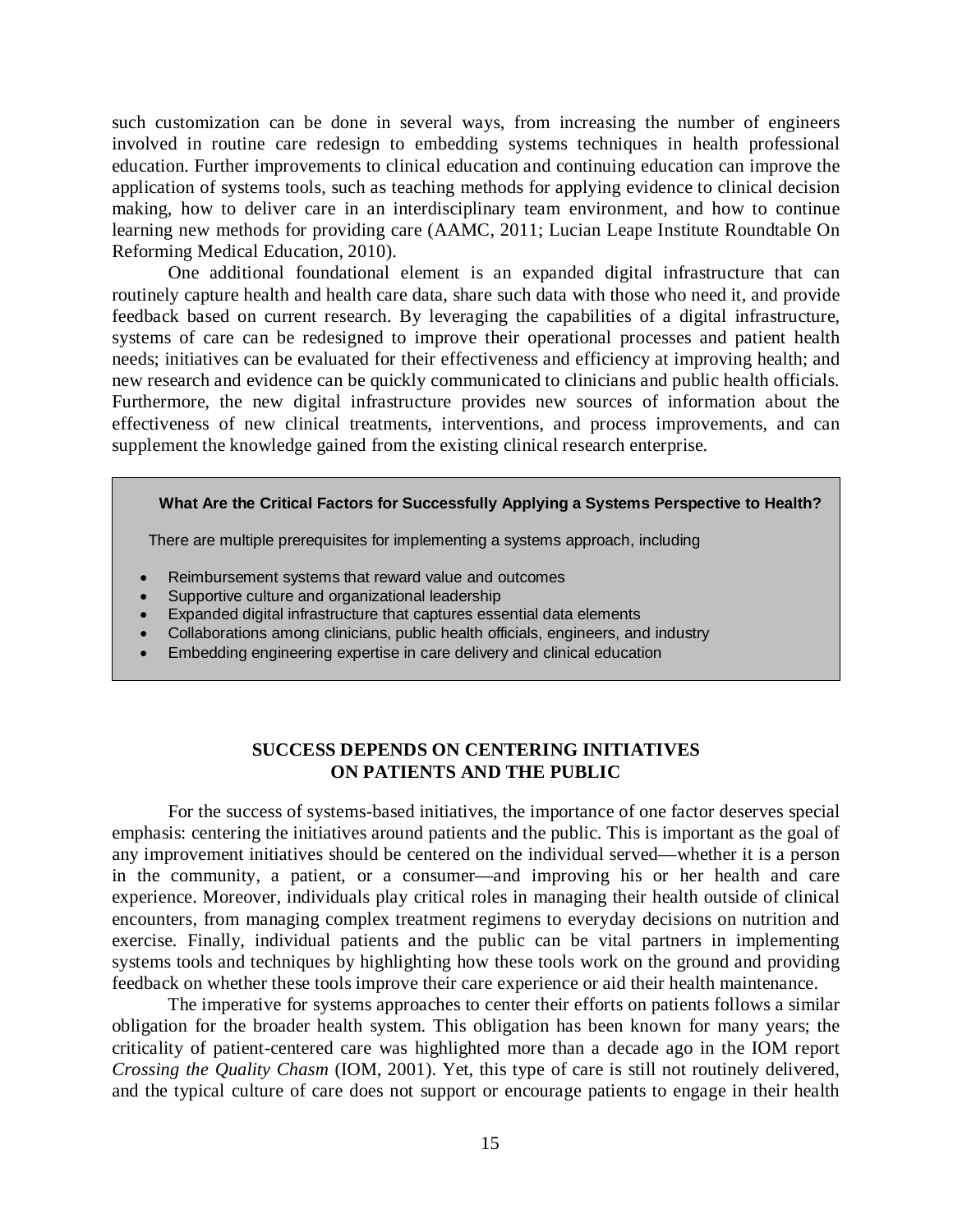and health care (Berwick, 2009). Patients find that clear communication is often lacking, with less than half of patients receiving understandable information on the benefits and tradeoffs of their treatment options (Fagerlin et al., 2010; Sepucha et al., 2010). Furthermore, patients are often not engaged in their medical care to the extent they prefer, with almost half of patients reporting that they are not satisfied with their current level of participation in medical decisions (Blue Shield of California Foundation, 2012; Degner et al., 1997; Singh et al., 2010). Improving patient engagement depends on addressing the multiple system factors that move the focus of care away from patients, such as the current incentive structure, health care culture, and clinical environment.

The recent IOM report *Best Care at Lower Cost* noted that a "learning health care system is anchored on patient needs and perspectives and promotes the inclusion of patients, families, and other caregivers as vital members of the continuously learning care team" (IOM, 2012). It further found that improved patient engagement was linked to better patient experiences, health outcomes, quality of life, and reduced costs, yet patient and family involvement in care was limited. Patient engagement is a relatively broad concept, and presents a significant challenge for the culture of care. As articulated in *Best Care at Lower Cost*, patient engagement requires a true partnership between clinicians and patients, with clinicians providing scientific expertise on treatment options while patients provide their knowledge on the suitability of care options based on their needs, goals, and circumstances (IOM, 2012).

Beyond the obligation to focus initiatives on patients, patients and the public are important actors in any improvement process. Several institutions have successfully included patients in safety initiatives, and these cases have reported reduced medical errors or increased hand hygiene with patient involvement (Davis et al., 2007; Longtin et al., 2010; Weingart et al., 2005; Weingart et al., 2011). Another institution reported positive results from including patients in systematic improvement activities, such as value-stream mapping and production-system methods, in order to ensure that value was measured from the patient perspective (Toussaint, 2009). Yet another institution involved families in the analysis and redesign of family-centered rounds in a pediatric hospital (Carayon et al., 2011; Kelly et al., 2013; Xie et al., 2012). The Dana-Farber Cancer Institute has seen positive results from involving patients and families throughout its organizational governance structures, from involving patients in continuous improvement teams to asking for input into institutional policies through patient and family advisory councils (Ponte et al., 2003). These cases highlight the potential for greater partnering with patients and the broader public in implementing systems approaches across the health system.

# **SPREADING SYSTEMS APPROACHES DEPENDS ON TECHNOLOGY, LEADERSHIP, CULTURE, AND GREATER LEARNING**

The various examples in which systems tools have been applied successfully to health and health care underscores the potential of this approach. Yet, multiple barriers now prevent their routine use. To address the barriers, multiple strategies are needed, and we include several strategies below to spark discussion among policymakers in health and health care arenas.

• *Increase the generation and dissemination of systems knowledge*. Sharing best practices across organizations and learning from successful cases can increase the potential success of systems approaches.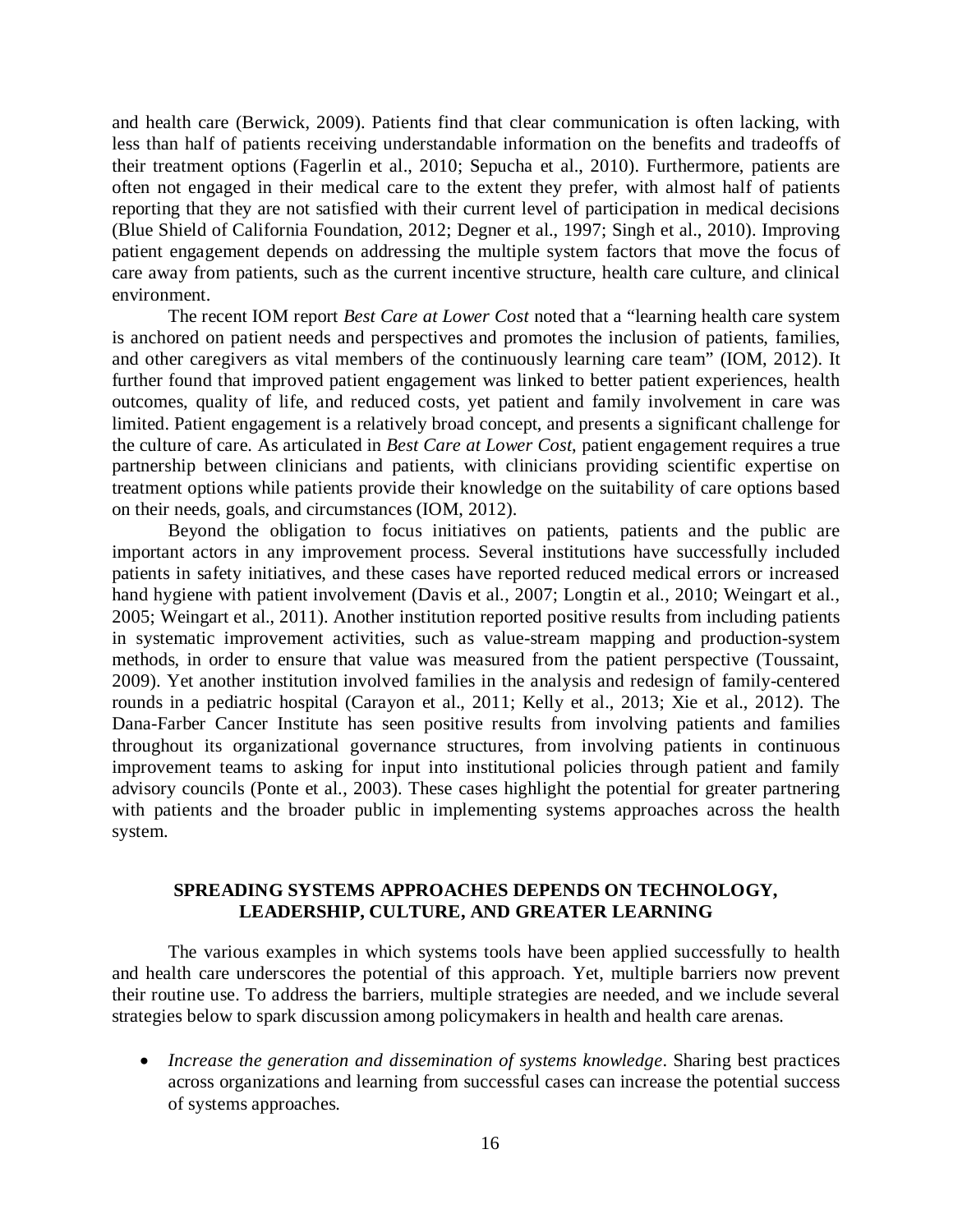- o Develop materials that summarize how other fields have successfully applied systems concepts and what they have learned.
- o Establish multidisciplinary learning labs with close collaboration between health care and engineering to promote communication between the disciplines.
- o Develop a research agenda to stimulate innovation in systems approaches and understand the factors limiting the use of these approaches.
- *Provide the necessary technological supports for systems approaches.* Although technologies alone cannot reform broken processes, systems tools cannot work without an interoperable, integrated technological infrastructure.
	- o Promote the growth of digital records that capture the necessary data for process redesign, routine care and health maintenance, and evaluating success.
	- o Improve the interoperability, usability, usefulness, and integration of different technologies by adopting standards for interoperability of medical devices and human factors methods.
- *Support system-based initiatives with appropriately structured financial incentives*. Financial incentives currently discourage improvement efforts and can make those initiatives unsustainable.
	- o Promote payment methods that reward improvement and better health outcomes.
- *Expand expertise in systems methods throughout the health system.* Increasing technical knowledge about systems approaches can allow for greater application of these methods, improve communications between health and engineering professionals, and promote greater customization of these tools to local conditions.
	- o Integrate systems concepts into the education of health professionals, including the standard curriculum for medicine, nursing, and other clinical providers, with a focus on how they may be applied to improve care (IOM and NAE, 2005; Spear, 2006).
	- o Expand educational opportunities for engineering professionals to apply their field to health and health care delivery in order to enhance their ability to integrate into health care organizations (Carayon, 2010; Xiao and Fairbanks, 2011)
- *Prioritize the key opportunities for progress.* Although there are numerous areas where systems methods could be used to improve health and health care, progress will be accelerated by developing priorities for greater attention.
	- o Identify the health conditions and health care processes that would be most amenable to prevention and management using a systems approach. Given the potential for systems approaches across the health care landscape, the areas for its application are wide-ranging, including primary care; chronic care management, such as type 2 diabetes care; emergency medicine; obstetrics; and mental health.
	- o Outline how a systems approach could address problems in the patient and family care experience, such as the loss of dignity and respect.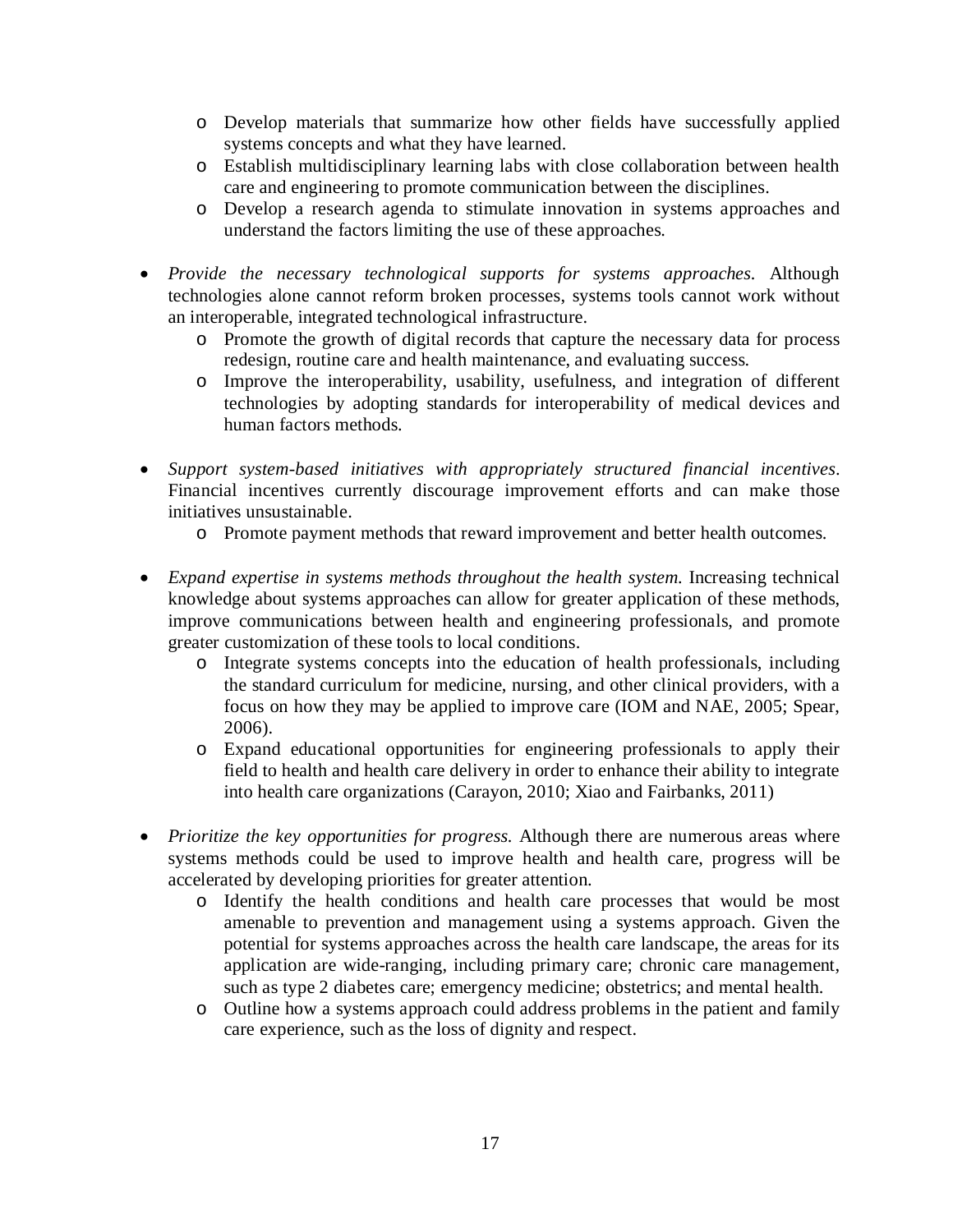Each of these strategies can individually increase the use of systems tools, but greater progress will depend on a comprehensive approach that addresses the many underlying challenges preventing their use.

#### **CONCLUSION**

It is clear that urgent change is needed to improve the health system, given its safety, quality, cost, and complexity challenges. One method for addressing these challenges is through a systems approach to improvement. A systems approach has improved quality and value in other industries, and it could be similarly transformative for health and health care. Indeed, a limited number of health care organizations have seen substantial improvements from their application. In order to be applied to health, a systems approach would need to incorporate all of the elements influencing health, including the interfaces among these different elements. Because of its comprehensive nature, there are multiple challenges preventing the widespread use of systems approaches, such as technological, cultural, and structural barriers. Furthermore, progress in spreading systems tools depends on centering these initiatives on patients and the public, as well as engaging patients as vital partners in their use. Addressing the barriers preventing the routine use of systems approaches will require a comprehensive set of strategies, including the interoperability of technologies, expanding expertise, and greater dissemination of best practices. By addressing these barriers, systems approaches can become routine for improving the health of all Americans and promoting better health at lower cost.

#### **REFERENCES**

- AAMC. 2011. *Behavioral and social science foundations for future physicians.* Washington, D.C.
- Agwunobi, J., and P. A. London. 2009. Removing costs from the health care supply chain: Lessons from mass retail. *Health Affairs (Millwood)* 28(5):1336-1342.
- Asch, S. M., E. A. McGlynn, M. M. Hogan, R. A. Hayward, P. Shekelle, L. Rubenstein, J. Keesey, J. Adams, and E. A. Kerr. 2004. Comparison of quality of care for patients in the veterans health administration and patients in a national sample. *Ann Intern Med* 141(12):938-945.
- Baker, D. P., R. Day, and E. Salas. 2006. Teamwork as an essential component of high-reliability organizations. *Health Services Research* 41(4 Pt 2):1576-1598.
- Berwick, D. M. 2009. What 'patient-centered' should mean: Confessions of an extremist. *Health Affairs (Millwood)* 28(4):w555-565.
- Beuscart-Zephir, M. C., S. Pelayo, and S. Bernonville. 2010. Example of a human factors engineering approach to a medication administration work system: Potential impact on patient safety. *Int J Med Inform* 79(4):e43-57.
- Blackmore, C. C., R. S. Mecklenburg, and G. S. Kaplan. 2011. At Virginia Mason, collaboration among providers, employers, and health plans to transform care cut costs and improved quality. *Health Affairs (Millwood)* 30(9):1680-1687.
- Blue Shield of California Foundation. 2012. *Empowerment and engagement among low-income californians: Enhancing patient-centered care*.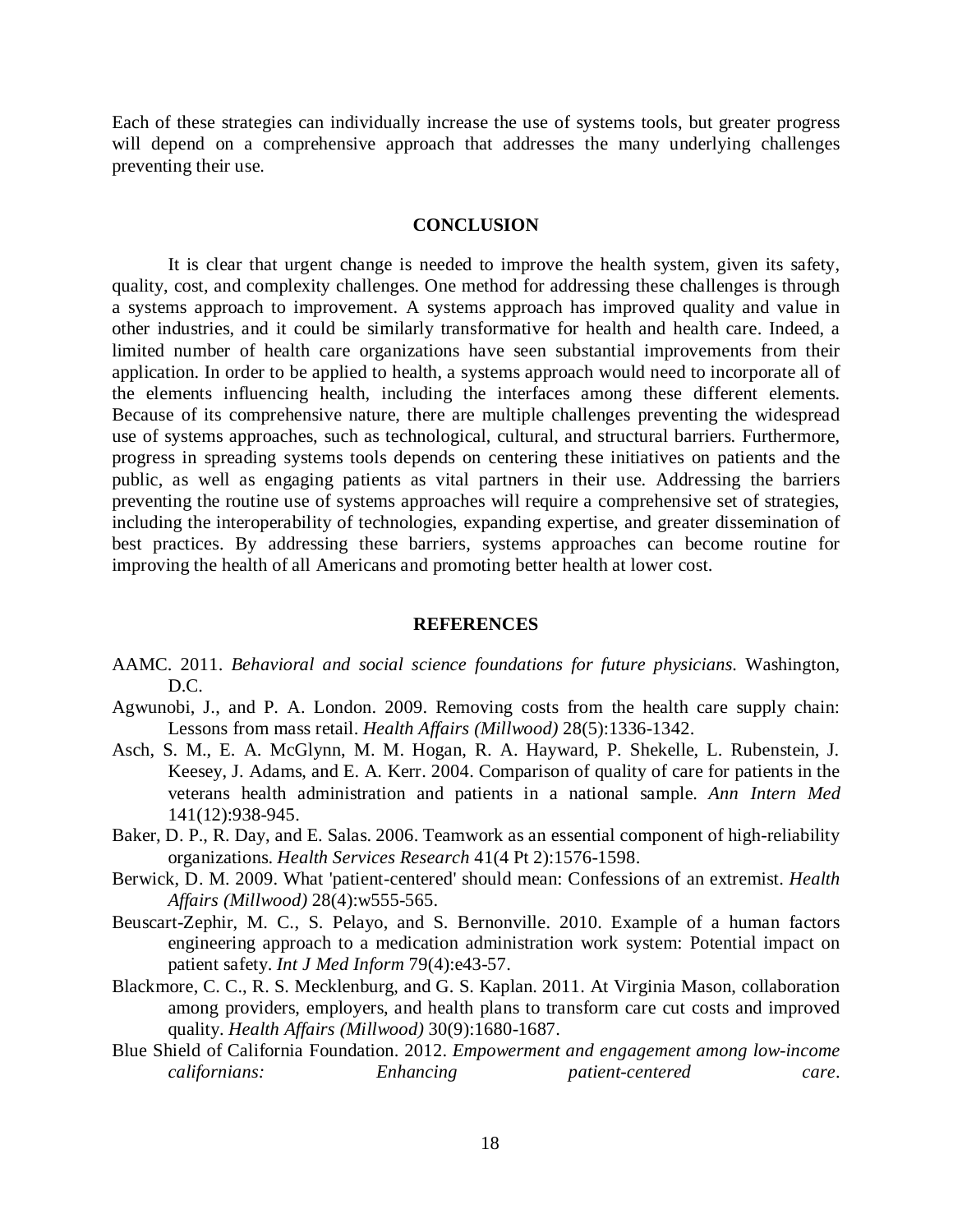http://www.blueshieldcafoundation.org/sites/default/files/publications/downloadable/emp owerment%20and%20engagement\_final.pdf (accessed April 4, 2013).

- Bohmer, R. 2010. *Virginia Mason Medical Center (abridged).* Cambridge, MA: Harvard Business School.
- Brown, S. H., M. J. Lincoln, P. J. Groen, and R. M. Kolodner. 2003. VistA--U.S. Department of Veterans Affairs national-scale HIS. *Int J Med Inform* 69(2-3):135-156.
- Bureau of Transportation Statistics. 2011. *National transportation statistics.* Washington, D.C.: Research and Innovation Technology Administration, U.S. Department of Transportation.
- Carayon, P. 2010. Human factors in patient safety as an innovation. *Applied Ergonomics* 41(5):657-665.
- Carayon, P., L. L. DuBenske, B. C. McCabe, B. Shaw, M. E. Gaines, M. M. Kelly, J. Orne, and E. D. Cox. 2011. Work system barriers and facilitators to family engagement in rounds in a pediatric hospital. In *Healthcare systems ergonomics and patient safety 2011*, edited by S. Albolino, S. Bagnara, T. Bellandi, J. Llaneza, G. Rosal and R. Tartaglia. Boca Raton, FL: CRC Press. Pp. 81-85.
- Carayon, P., A. S. Hundt, B.-T. Karsh, A. P. Gurses, C. J. Alvarado, M. Smith, and P. F. Brennan. 2006. Work system design for patient safety: The SEIPS model. *Quality & Safety in Health Care* 15(Supplement I):i50-i58.
- Carayon, P., A. Xie, and K. S. 2013. Human factors and ergonomics. In *Making health care safer ii: An updated critical analysis of the evidence for patient safety practices. Comparative effectiveness review no. 211*. AHRQ Publication No.13-E001-EF, edited by P. G. Shekelle, R. Wachter, P. Pronovost, K. Schoelles, K. McDonald, S. Dy, K. Shojania, J. Reston, Z. Berger, B. Johnsen, J. Larkin, S. Lucas, K. Martinez, A. Motala, S. Newberry, M. Noble, E. Pfoh, S. Ranji, S. Rennke, E. Schmidt, R. Shanman, N. Sullivan, F. Sun, K. Tipton, J. Treadwell, A. Tsou, M. Vaiana, S. Weaver, R. Wilson and B. Winters. Rockville, MD: Agency for Healthcare Research and Quality. Pp. 325-350.
- Chassin, M. R., and J. M. Loeb. 2011. The ongoing quality improvement journey: Next stop, high reliability. *Health Affairs (Millwood)* 30(4):559-568.
- Classen, D. C., R. Resar, F. Griffin, F. Federico, T. Frankel, N. Kimmel, J. C. Whittington, A. Frankel, A. Seger, and B. C. James. 2011. 'Global trigger tool' shows that adverse events in hospitals may be ten times greater than previously measured. *Health Affairs (Millwood)* 30(4):581-589.
- Curry, L. A., E. Spatz, E. Cherlin, J. W. Thompson, D. Berg, H. H. Ting, C. Decker, H. M. Krumholz, and E. H. Bradley. 2011. What distinguishes top-performing hospitals in acute myocardial infarction mortality rates? A qualitative study. *Ann Intern Med* 154(6):384- 390.
- Davis, R. E., R. Jacklin, N. Sevdalis, and C. A. Vincent. 2007. Patient involvement in patient safety: What factors influence patient participation and engagement? *Health expectations: an international journal of public participation in health care and health policy* 10(3):259-267.
- Degner, L. F., L. J. Kristjanson, D. Bowman, J. A. Sloan, K. C. Carriere, J. O'Neil, B. Bilodeau, P. Watson, and B. Mueller. 1997. Information needs and decisional preferences in women with breast cancer. *JAMA* 277(18):1485-1492.
- Donchin, Y., D. Gopher, M. Olin, Y. Badihi, M. Biesky, C. L. Sprung, R. Pizov, and S. Cotev. 1995. A look into the nature and causes of human errors in the intensive care unit. *Crit Care Med* 23(2):294-300.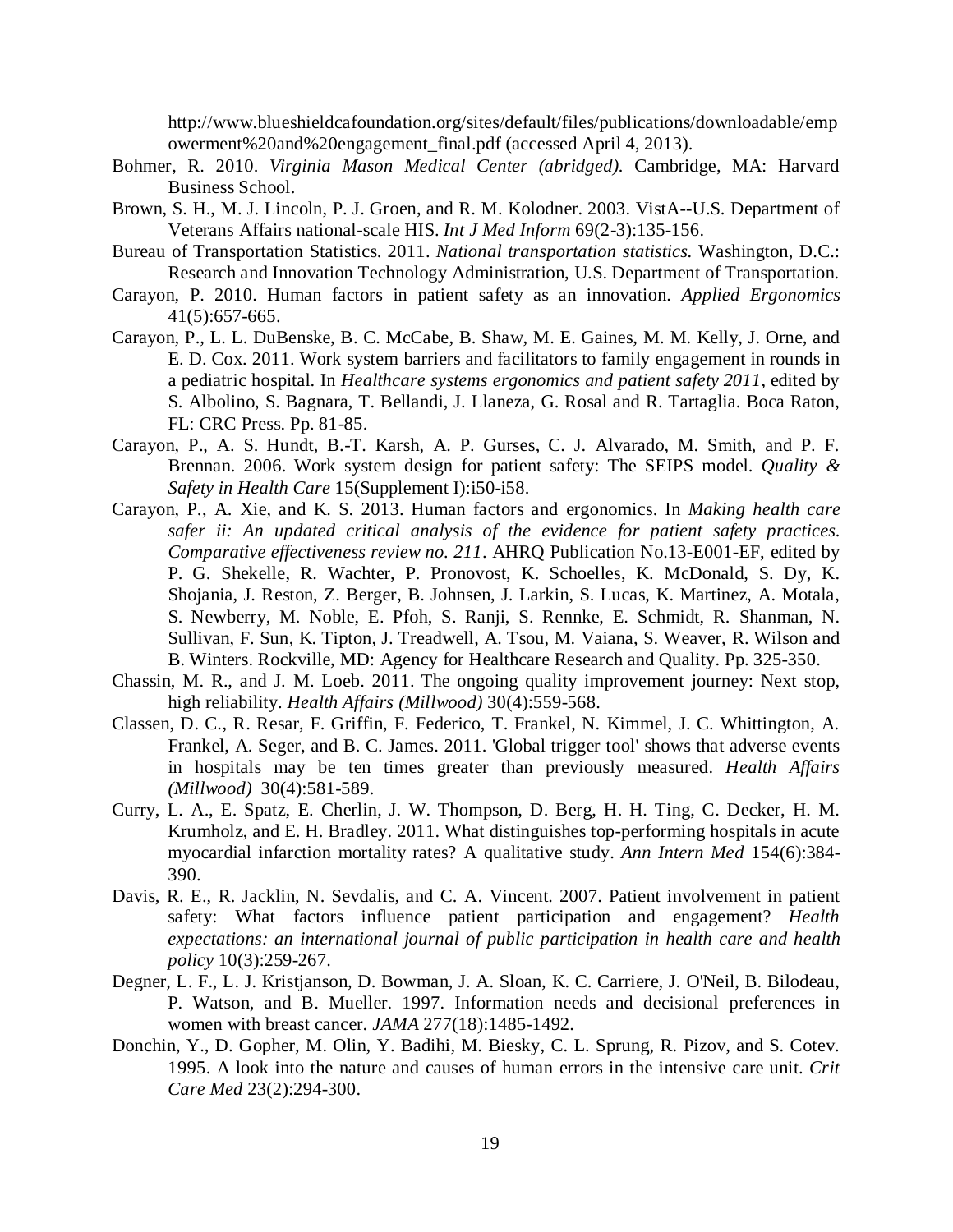- Donchin, Y., and F. J. Seagull. 2002. The hostile environment of the intensive care unit. *Curr Opin Crit Care* 8(4):316-320.
- Edwards, J. N., S. Silow-Carroll, and A. Lashbrook. 2011. *Achieving efficiency: Lessons from four top-performing hospitals.*New York, NY: Commonwealth Fund.
- Fagerlin, A., K. R. Sepucha, M. P. Couper, C. A. Levin, E. Singer, and B. J. Zikmund-Fisher. 2010. Patients' knowledge about 9 common health conditions: The DECISIONS survey. *Med Decis Making* 30(5 Suppl):35S-52S.
- Farrell, D., E. Jensen, B. Kocher, N. Lovegrove, F. Melhem, L. Mendonca, and B. Parish. 2008. Accounting for the cost of US health care: A new look at why Americans spend more. Washington, DC: McKinsey Global Institute.
- Fuhrmans, V. 2007. A novel plan helps hospital wean itself off pricey tests *Wall Street Journal*, January 12.
- Garvin, D. A., A. C. Edmondson, and F. Gino. 2008. Is yours a learning organization? *Harvard Business Review* 86(3):109.
- Good Stewardship Working Group. 2011. The "top 5" lists in primary care: Meeting the responsibility of professionalism. *Arch Intern Med* 171(15):1385-1390.
- Hammer, M. 2004. Deep change. How operational innovation can transform your company. *Harv Bus Rev* 82(4):84-93, 141.
- Hillestad, R., J. Bigelow, A. Bower, F. Girosi, R. Meili, R. Scoville, and R. Taylor. 2005. Can electronic medical record systems transform health care? Potential health benefits, savings, and costs. *Health Affairs (Millwood)* 24(5):1103-1117.
- Hoffman, A., and E. J. Emanuel. 2013. Reengineering us health care. *JAMA* 309(7):661-662.
- Hsu, E., D. Lin, S. J. Evans, K. S. Hamid, K. D. Frick, T. Yang, P. J. Pronovost, and J. C. Pham. 2013. Doing well by doing good: Assessing the cost savings of an intervention to reduce central line–associated bloodstream infections in a hawaii hospital. *American Journal of Medical Quality*.
- IOM (Institute of Medicine). 2001. *Crossing the quality chasm: A new health system for the 21st century*. Washington, DC: National Academy Press.
- ———. 2010. *The healthcare imperative: Lowering costs and improving outcomes (workshop summary)*. Washington, D.C.: National Academies Press.
	- ———. 2011. *Digital infrastructure for the learning health system: The foundation for continuous improvement in health and health care (a workshop summary)*. Washington, D.C.: National Academies Press.
- ———. 2012. *Best care at lower cost: The path to continuously learning health care in america*. Washington, DC: National Academies Press.
- IOM and NAE (National Academy of Engineering). 2011. *Engineering a learning healthcare system a look at the future: Workshop summary*, *Learning health system series*. Washington, DC: National Academies Press.
	- ———. 2009. *Systems engineering to improve traumatic brain injury care in the military health system: Workshop summary*. Washington, DC: National Academies Press.
- ———. 2005. *Building a better delivery system: A new engineering/health care partnership*. Washington, DC: National Academies Press.
- Jha, A. K., J. B. Perlin, K. W. Kizer, and R. A. Dudley. 2003. Effect of the transformation of the veterans affairs health care system on the quality of care. *N Engl J Med* 348(22):2218- 2227.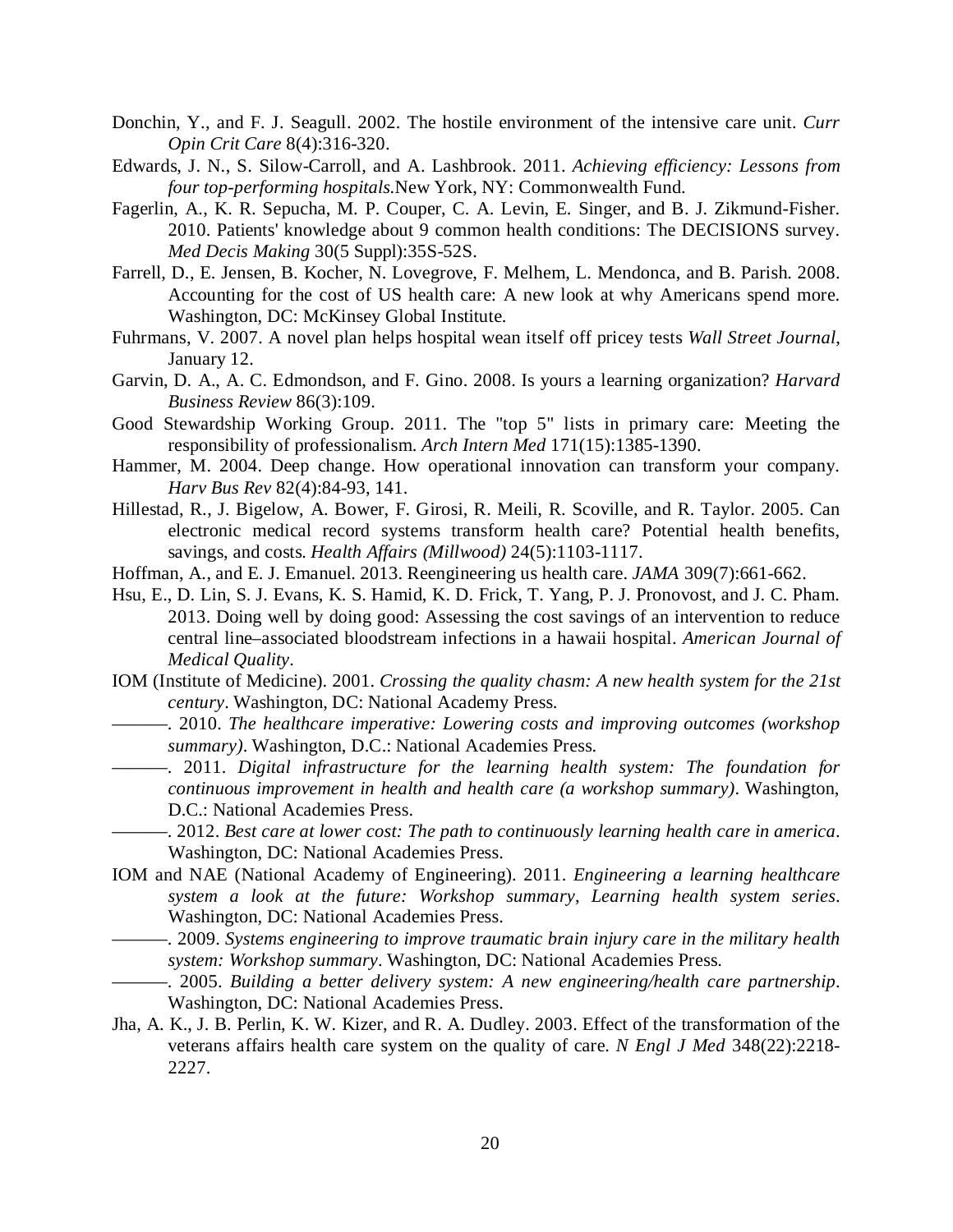- Kaplan, G. S., and S. H. Patterson. 2008. Seeking perfection in healthcare. A case study in adopting Toyota Production System methods. *Healthc Exec* 23(3):16-18, 20-11.
- Kellermann, A. L., and S. S. Jones. 2013. What it will take to achieve the as-yet-unfulfilled promises of health information technology. *Health Affairs (Millwood)* 32(1):63-68.
- Kelly, M. M., A. Xie, P. Carayon, L. L. DuBenske, M. L. Ehlenbach, and E. D. Cox. 2013. Strategies for improving family engagement during family-centered rounds. *Journal of Hospital Medicine* 8(4):201-207.
- Kenney, C. 2008. *The best practice : How the new quality movement is transforming medicine*. 1st ed. New York: Public Affairs.
	- ———. 2011. *Transforming health care : Virginia Mason Medical Center's pursuit of the perfect patient experience*. Boca Raton: CRC Press.
- Kizer, K. W. 2011. Veterans health affairs: Transforming the Veterans Health Administration. In *Engineering a learning healthcare system*, edited by C. Grossman, W. A. Goolsby, L. Olsen and J. M. McGinnis. Washington, DC: National Academies Press.
- Kizer, K. W., and R. A. Dudley. 2009. Extreme makeover: Transformation of the Veterans Health Care System. *Annu Rev Public Health* 30:313-339.
- Klein, K. J., and J. S. Sorra. 1996. The challenge of innovation implementation. *Academy of Management Review* 21(4):1055-1080.
- Kocher, R., and N. R. Sahni. 2011a. Rethinking health care labor. *New England Journal of Medicine* 365(15):1370-1372.
- Kocher, R., and N. R. Sahni. 2011b. Rethinking health care labor. *N Engl J Med* 365(15):1370- 1372.
- Landrigan, C. P., G. J. Parry, C. B. Bones, A. D. Hackbarth, D. A. Goldmann, and P. J. Sharek. 2010. Temporal trends in rates of patient harm resulting from medical care. *N Engl J Med* 363(22):2124-2134.
- Levinson, D. R. 2010. *Adverse events in hospitals: National incidence among medicare beneficiaries*. Washington, D.C.: U.S. Department of Health and Human Services, Office of Inspector General.
- ———. 2012. *Hospital incident reporting systems do not capture most patient harm.* Washington, D.C.: U.S. Department of Health and Human Services, Office of Inspector General.
- Litvak, E., and M. Bisognano. 2011. More patients, less payment: Increasing hospital efficiency in the aftermath of health reform. *Health Affairs (Millwood)* 30(1):76-80.
- Longtin, Y., H. Sax, L. L. Leape, S. E. Sheridan, L. Donaldson, and D. Pittet. 2010. Patient participation: Current knowledge and applicability to patient safety. *Mayo Clin Proc* 85(1):53-62.
- Lucian Leape Institute Roundtable On Reforming Medical Education. 2010. *Unmet needs: Teaching physicians to provide safe patient care.* Boston, MA: National Patient Safety Foundation.
- Lukas, C. V., S. K. Holmes, A. B. Cohen, J. Restuccia, I. E. Cramer, M. Shwartz, and M. P. Charns. 2007. Transformational change in health care systems: An organizational model. *Health Care Manage Rev* 32(4):309-320.
- Martin, A. B., D. Lassman, B. Washington, A. Catlin, and T. National Health Expenditure Accounts. 2012. Growth in us health spending remained slow in 2010; health share of gross domestic product was unchanged from 2009. *Health Affairs (Millwood)* 31(1):208- 219.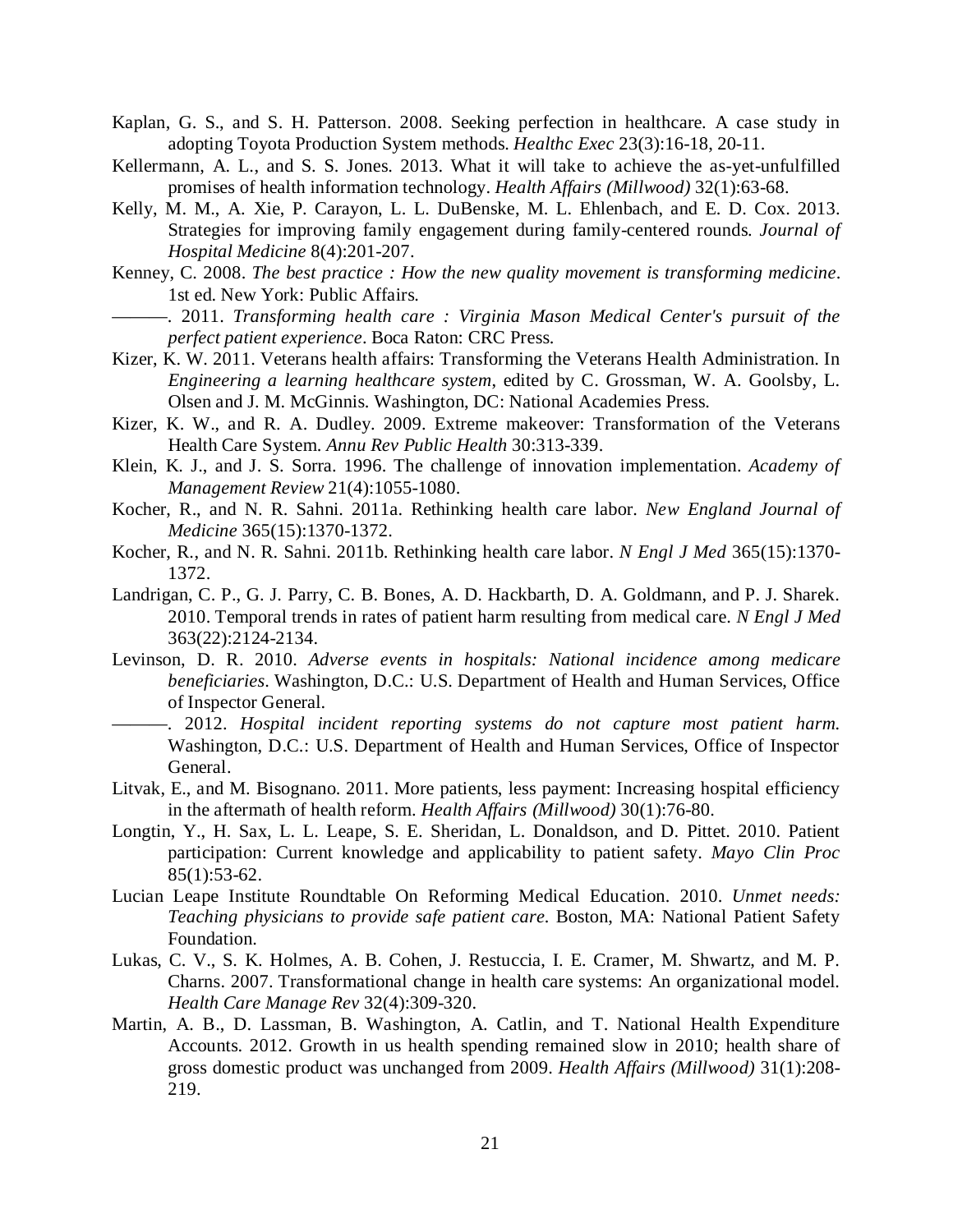- McConnell, K., R. C. Lindrooth, D. R. Wholey, T. M. Maddox, and N. Bloom. 2013. Management practices and the quality of care in cardiac units. *JAMA Internal Medicine*:1-9.
- McGlynn, E. A., S. M. Asch, J. Adams, J. Keesey, J. Hicks, A. DeCristofaro, and E. A. Kerr. 2003. The quality of health care delivered to adults in the United States. *New England Journal of Medicine* 348(26):2635-2645.
- Nance, J. J. 2011. Airline safety. In *Engineering a learning healthcare system: A look at the future (workshop summary)*, edited by C. Grossmann, W. A. Goolsby, L. Olsen and J. M. McGinnis. Washington, D.C.: National Academies Press.
- Neily, J., P. D. Mills, N. Eldridge, B. T. Carney, D. Pfeffer, J. R. Turner, Y. Young-Xu, W. Gunnar, and J. P. Bagian. 2011. Incorrect surgical procedures within and outside of the operating room: A follow-up report. *Arch Surg* 146(11):1235-1239.
- Neily, J., P. D. Mills, Y. Young-Xu, B. T. Carney, P. West, D. H. Berger, L. M. Mazzia, D. E. Paull, and J. P. Bagian. 2010. Association between implementation of a medical team training program and surgical mortality. *JAMA* 304(15):1693-1700.
- Patient Safety, Science, and Technology Summit. 2013. *2013 summit overview*. http://www.patientsafetysummit.org/2013/ (accessed June 3, 2013).
- Pelayo, S., F. Anceaux, J. Rogalski, P. Elkin, and M.-C. Beuscart-Zephir. A comparison of the impact of cpoe implementation and organizational determinants on doctor–nurse communications and cooperation. *International Journal of Medical Informatics [Epub].* <http://dx.doi.org/10.1016/j.ijmedinf.2012.09.001>*.*
- Perlin, J. B., R. M. Kolodner, and R. H. Roswell. 2004. The Veterans Health Administration: Quality, value, accountability, and information as transforming strategies for patientcentered care. *Am J Manag Care* 10(11 Pt 2):828-836.
- Pham, J. C., K. D. Frick, and P. J. Pronovost. 2013. Why don't we know whether care is safe? *Am J Med Qual*.
- Ponte, P. R., G. Conlin, J. B. Conway, S. Grant, C. Medeiros, J. Nies, L. Shulman, P. Branowicki, and K. Conley. 2003. Making patient-centered care come alive: Achieving full integration of the patient's perspective. *J Nurs Adm* 33(2):82-90.
- Pronovost, P., D. Needham, S. Berenholtz, D. Sinopoli, H. Chu, S. Cosgrove, B. Sexton, R. Hyzy, R. Welsh, G. Roth, J. Bander, J. Kepros, and C. Goeschel. 2006a. An intervention to decrease catheter-related bloodstream infections in the icu. *N Engl J Med* 355(26):2725-2732.
- Pronovost, P., B. Weast, B. Rosenstein, J. B. Sexton, C. G. Holzmueller, L. Paine, R. Davis, and H. R. Rubin. 2005. Implementing and validating a comprehensive unit-based safety program. *Journal of Patient Safety* 1(1):33-40.
- Pronovost, P. J., S. M. Berenholtz, C. A. Goeschel, D. M. Needham, J. B. Sexton, D. A. Thompson, L. H. Lubomski, J. A. Marsteller, M. A. Makary, and E. Hunt. 2006b. Creating high reliability in health care organizations. *Health Services Research* 41(4 Pt 2):1599-1617.
- Pronovost, P. J., C. A. Goeschel, K. L. Olsen, J. C. Pham, M. R. Miller, S. M. Berenholtz, J. B. Sexton, J. A. Marsteller, L. L. Morlock, A. W. Wu, J. M. Loeb, and C. M. Clancy. 2009. Reducing health care hazards: Lessons from the commercial aviation safety team. *Health Affairs (Millwood)* 28(3):w479-489.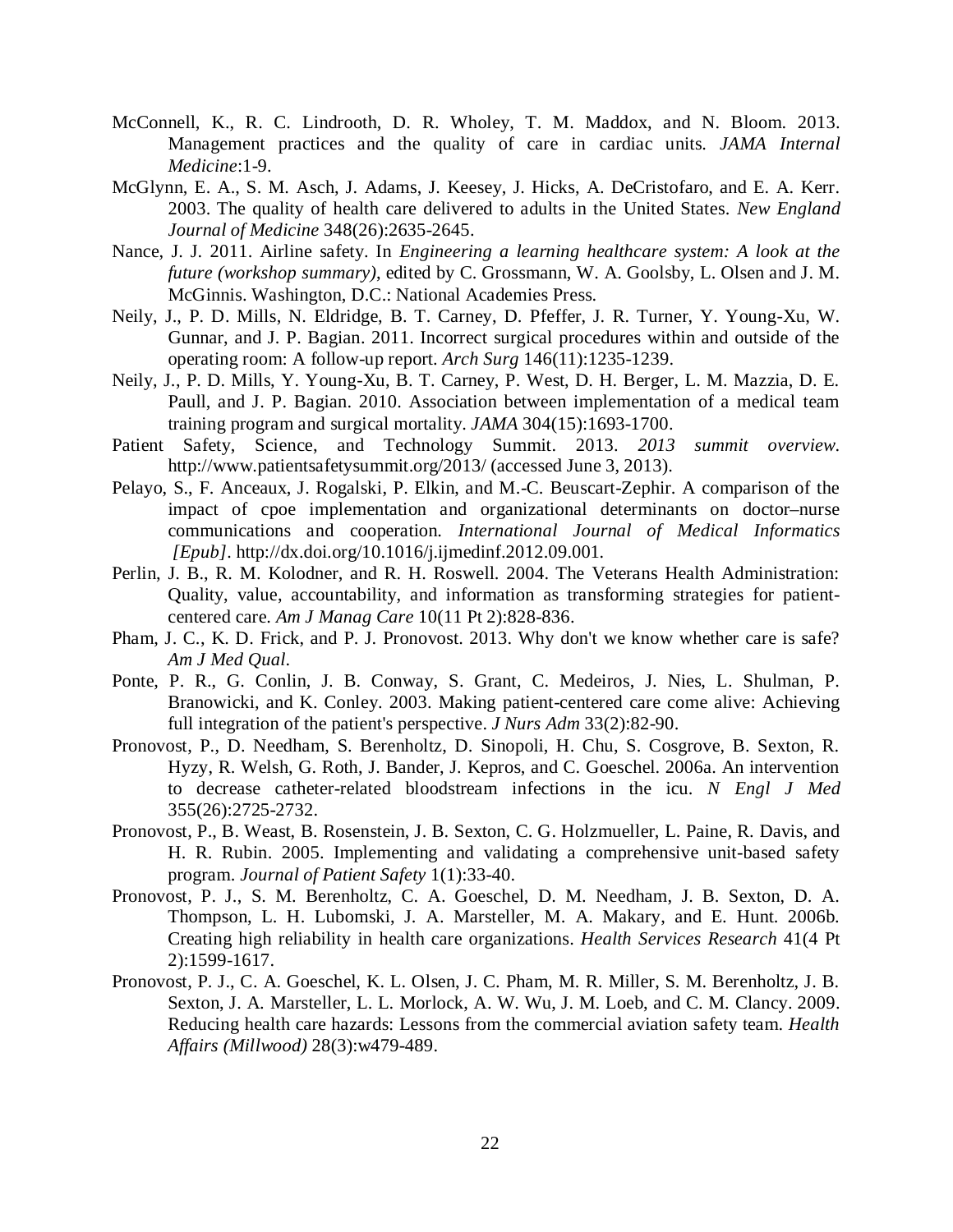- Roberts, K. H., and D. M. Rousseau. 1989. Research in nearly failure-free, high-reliability organizations - having the bubble. *IEEE Transactions on Engineering Management* 36(2):132-139.
- Rochlin, G. I., T. R. La Porte, and K. H. Roberts. 1987. The self-designing high-reliability organization:Aircraft carrier flight operations at sea. *Naval War College Review*(Autumn):76-90.
- Sage, A. P., and C. D. Cuppan. 2001. On the systems engineering and management of systems of systems and federations of systems. *Information, Knowledge, Systems Management* 2(4):325-345.
- Schoen, C., K. Davis, S. K. How, and S. C. Schoenbaum. 2006. U.S. health system performance: A national scorecard. *Health Affairs (Millwood)* 25(6):w457-475.
- Semel, M. E., A. M. Bader, A. Marston, S. R. Lipsitz, R. E. Marshall, and A. A. Gawande. 2010. Measuring the range of services clinicians are responsible for in ambulatory practice. *Journal of Evaluation in Clinical Practice*.
- Sepucha, K. R., A. Fagerlin, M. P. Couper, C. A. Levin, E. Singer, and B. J. Zikmund-Fisher. 2010. How does feeling informed relate to being informed? The DECISIONS survey. *Med Decis Making* 30(5 Suppl):77S-84S.
- Singh, J. A., J. A. Sloan, P. J. Atherton, T. Smith, T. F. Hack, M. M. Huschka, T. A. Rummans, M. M. Clark, B. Diekmann, and L. F. Degner. 2010. Preferred roles in treatment decision making among patients with cancer: A pooled analysis of studies using the control preferences scale. *Am J Manag Care* 16(9):688-696.
- Smith, C. D., T. Spackman, K. Brommer, M. W. Stewart, M. Vizzini, J. Frye, and W. C. Rupp. 2013. Re-engineering the operating room using variability methodology to improve health care value. *J Am Coll Surg* 216(4):559-568.
- Spear, S. J. 2006. Fixing healthcare from the inside: Teaching residents to heal broken delivery processes as they heal sick patients. *Acad Med* 81(10 Suppl):S144-149.
- Spear, S. J., and H. K. Bowen. 1999. *Decoding the DNA of the Toyota Production System*. Harvard Business Review.
- Timmel, J., P. S. Kent, C. G. Holzmueller, L. Paine, R. D. Schulick, and P. J. Pronovost. 2010. Impact of the comprehensive unit-based safety program (CUSP) on safety culture in a surgical inpatient unit. *Jt Comm J Qual Patient Saf* 36(6):252-260.
- Toussaint, J. 2009. Writing the new playbook for U.S. Health care: Lessons from Wisconsin. *Health Affairs (Millwood)* 28(5):1343-1350.
- Trivedi, A. N., S. Matula, I. Miake-Lye, P. A. Glassman, P. Shekelle, and S. Asch. 2011. Systematic review: Comparison of the quality of medical care in Veterans Affairs and non-Veterans Affairs settings. *Med Care* 49(1):76-88.
- U.S. Navy. 2013. *Carrier*. http://www.navy.mil/navydata/ships/carriers/powerhouse/powerhouse.asp (accessed June 4, 2013).
- Vaughn, T., M. Koepke, E. Kroch, W. Lehrman, S. Sinha, and S. Levey. 2006. Engagement of leadership in quality improvement initiatives: Executive quality improvement survey results. *Journal of Patient Safety* 2(1).
- Vigorito, M. C., L. McNicoll, L. Adams, and B. Sexton. 2011. Improving safety culture results in Rhode Island ICUs: Lessons learned from the development of action-oriented plans. *Jt Comm J Qual Patient Saf* 37(11):509-514.